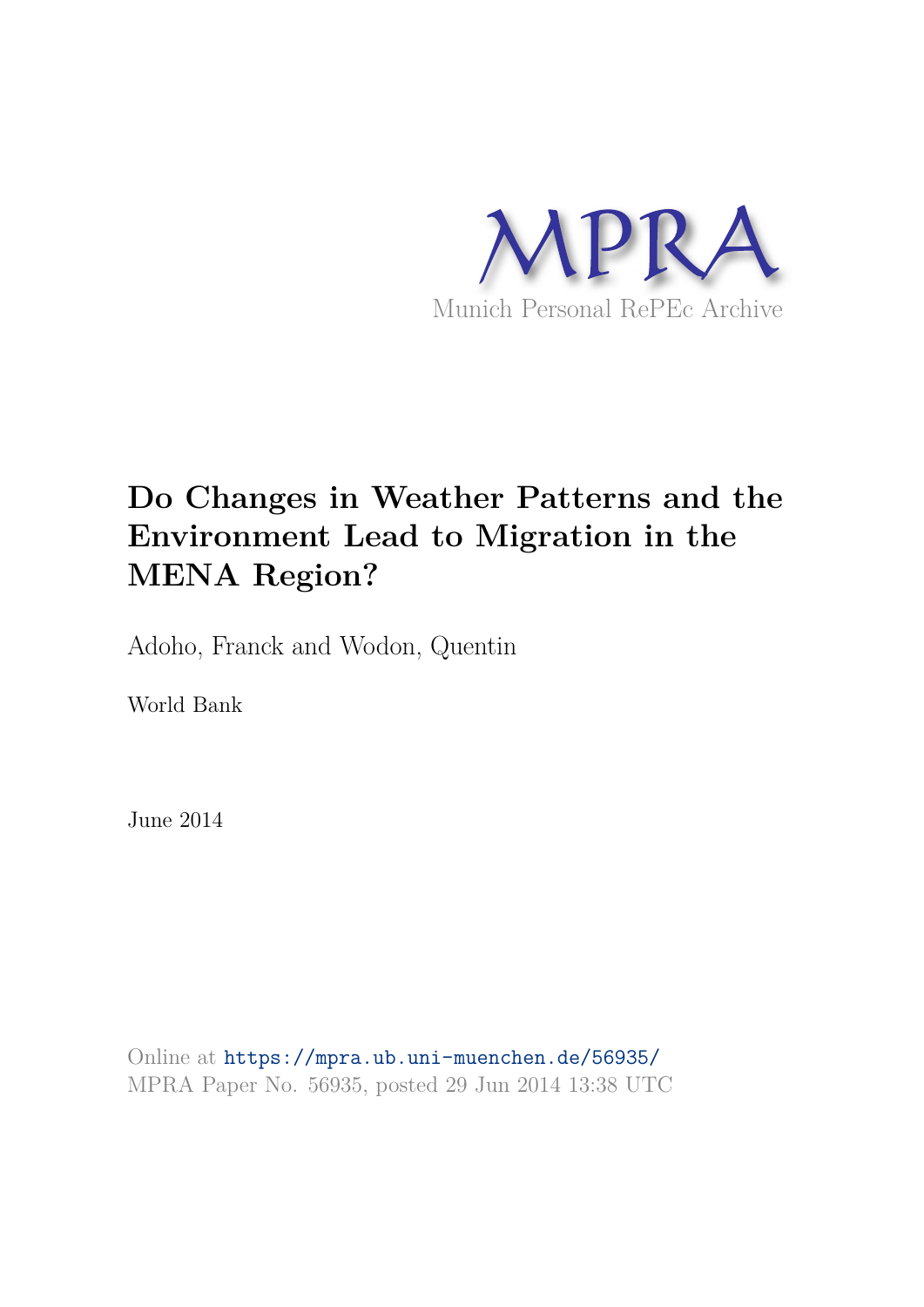## **Do Changes in Weather Patterns and the Environment Lead to Migration in the MENA Region?**

Franck Adoho and Quentin Wodon

June 2014

This paper is forthcoming in:

Wodon, Q., A. Liverani, G. Joseph and N. Bougnoux, 2014 editors, *Climate Change and Migration: Evidence from the Middle East and North Africa*, Washington, DC: The World Bank.

#### Abstract

*Migration is one of several strategies used by households to respond to changes in climate and environmental conditions as well as extreme weather events. Yet while there is a burgeoning literature on climate change and migration and other adaptation strategies worldwide, the evidence available for the MENA region remains limited, in part because of a lack of survey and other data. This chapter is based on new data collected in 2011 in Algeria, Egypt, Morocco, Syria, and Yemen in two climate affected areas per country. The chapter provides an analysis of the impact of changes in weather patterns and the environment (as perceived by households) on migration, both by members residing in the households (temporary migration) and former household members who have left (permanent migration). The results suggest that perceptions of negative changes in weather patterns and the environment are indeed associated with a higher likelihood of migrating temporarily or permanently.*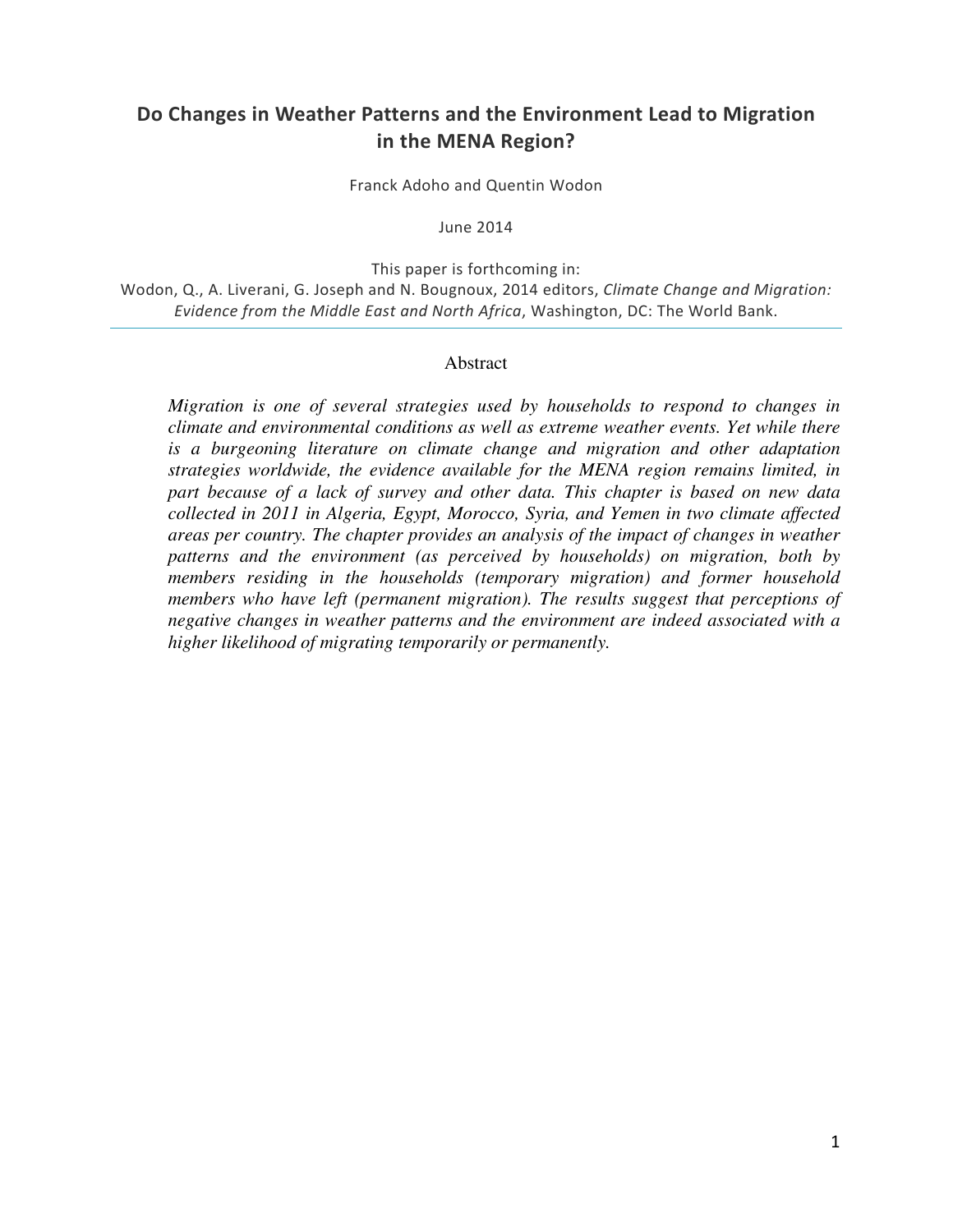## **1. Introduction**

There is a consensus that adverse weather events are likely to lead to migration as individuals and households migrate under climate pressures in order to improve their livelihoods. Such population movements have been taking place for thousands of years (Gupta et al., 2006), and today the resulting pressures are accelerating the process of urbanization, given that those most affected by climate change tend to be involved in agriculture in rural areas. With the climate expected to worsen in many parts of the world, including the MENA region, there is substantial concern that migration may accelerate, whether one refers to tye4rms such as environmental migration, forced environmental migration, environmentally motivated migration, climate refugees, environmental displaced persons, disaster refugees, environmental displaced persons, or eco-migrants to refer to this reality. Some estimates suggest that hundreds of millions of people may have to migrate in the next thirty to fifty years (Jakobeit and Methmann, 2007; Stern Review 2006; Christian Aid 2007; Foresight, 2011), but there is considerable uncertainty about when and even whether such migration will take place.

Of course, climate change is not the only factor that may lead to migration. Most migrants today migrate in search of economic opportunities, and this search is only partially related to the increasing occurrence of extreme weather events such as droughts or floods in rural areas. Said differently, there is probably no such thing as a 'pure' climate migrant. In fact, the empirical evidence on the effect of climate patterns on migration remains limited, and different patterns may yield very difference responses. While fast onset disasters may induce only temporary displacement (e.g., Paul, 2005; Findley; 1994, Haug, 2002), longer terms trends towards desertification or sea level rise may have slower but more definitive impacts on the ability of households to remain in certain areas. Because of the many ways in which climate patterns may affect migration, and because migration is itself affected by many other dimensions apart from climate patterns, estimating the impact of weather or environmental conditions on migration is not easy. Ideally, it would be best to have data on changes in climate, as well as changes in migration patterns, and to correlate both while taking also into account data on many other factors that may affect migration. But such datasets are scarce, especially in the Middle East and North Africa where household surveys are few and often not publicly available.

This chapter is based on new household survey data collected in 2011 in five countries - Algeria, Egypt, Morocco, Syria, and Yemen (on data collection and the choice of focus countries, see Burger et al., 2014a, 2014b). For a brief review of the literature which informed the data collection and this chapter, see the introduction of chapter 2 by Wodon et al. (2014) and chapter 3 on the five countries of focus for this work by Burger et al. (2014a), both in this study.

One of the objectives of the surveys was to assess whether perceptions of climate change on the part of households affect migration decisions on the part of household members. The same household survey was implemented in two climate-affected areas in each country with only slight modifications in the survey instrument based on country-specific context. The survey elicited data on household perceptions of climate change and environmental degradation, and measured whether household members have migrated either temporarily (this is referred to as resident migration because the member still resides in the household), or permanently (this is referred to as non-resident migration).

There are a number of limits to the analysis that can be conducted with such data. First, because the surveys were implemented in sending areas affected by extreme weather events, we do not record information on the migration of entire households – we only record the migration of household members. This is however not too much of a problem given that most migration is typically undertaken by household members, instead of entire households. Second, the surveys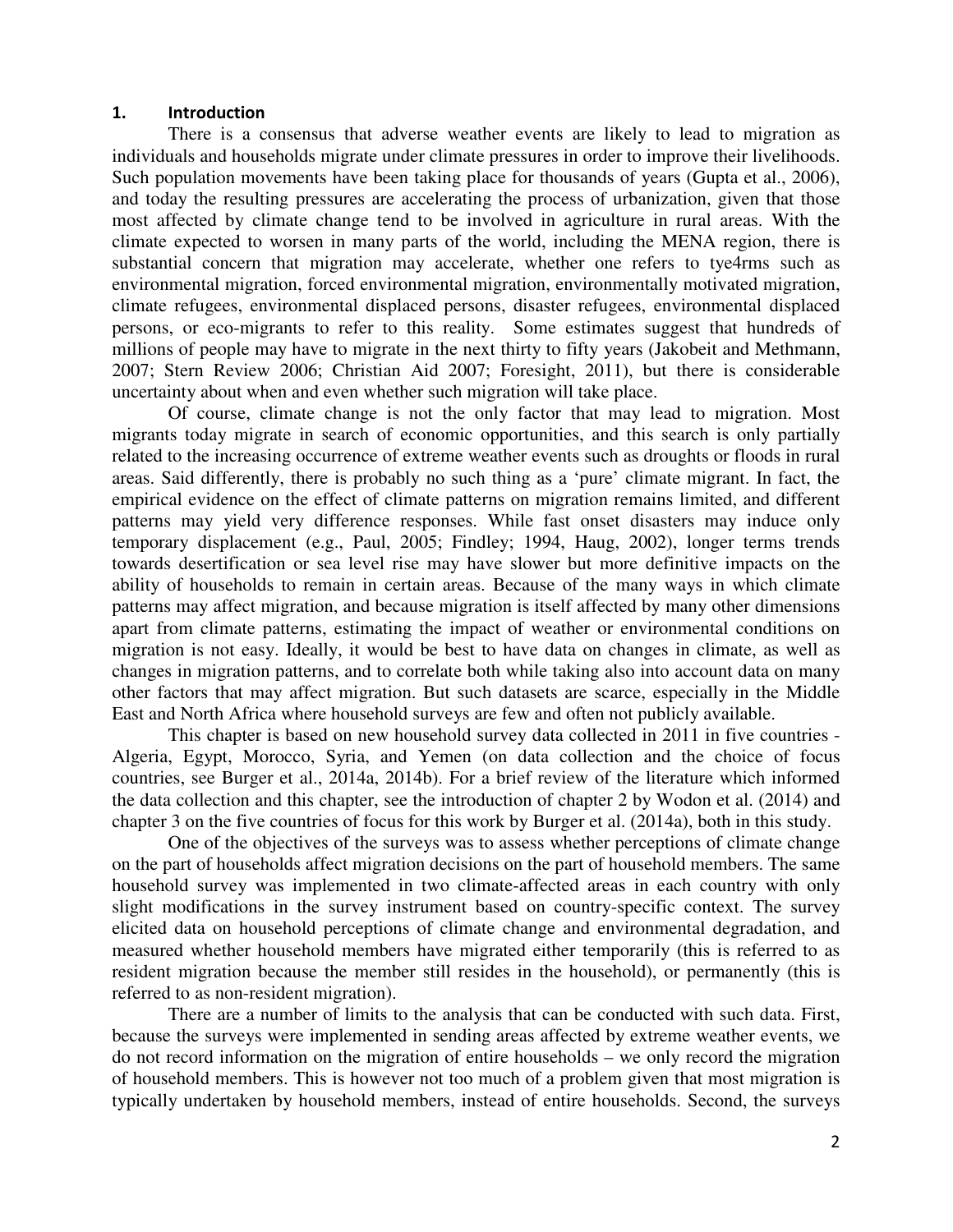are not meant to be representative of the five countries in which the work was carried, since only a few areas were surveyed in each country. Third, it must be recognized that it is difficult to distinguish the separate effects of climate change, environmental change, and weather shocks on households, and to separate short-term versus long-term household responses. As we are working with cross-sectional household surveys and subjective perceptions of households regarding their environment, it could be that household perceptions of climate change are wrong – even if households declare that rainfalls are becoming more erratic, this may not be the case in reality. At the same time, one could argue that decisions such as that of migrating are influenced at least as much by the perceptions of households of the reality as by the reality itself.

These caveats being clear, the chapter is organized as follows. Section 2 introduces the data used for the analysis, and some of the questions in the surveys which are the focus of the discussion. Section 3 provides estimates of migration rates according to both household and individual-level characteristics. That section also discusses results on the subjective reasons mentioned by households as to why some of their members have migrated. Section 4 provides an analysis of the correlates of migration. A brief conclusion follows.

## **2. Data**

As was the case for chapters 5 and 7 in this study, this chapter is based on the analysis of new household surveys implemented by Rand under contract with the World Bank and the Agence Française de Développement in five countries: Algeria, Egypt, Morocco, Syria, and Yemen. The same household survey instrument was used in all countries with minor adjustments to reflect country context. In each country, approximately 800 households were interviewed in two regions that tend to be affected by extreme weather events ranging from droughts to floods. For a discussion of the areas where the survey was implemented in each of the five countries, the reader is referred to chapter 4 which provides the necessary details.

While the data from all five countries were used without substantial problems in chapters 5 and 7, an important caveat must be noted for this chapter. Unfortunately, the quality of the migration data for one of the countries – Algeria, is not as good as that for the other four countries. There are two different issues that must be acknowledged for the analysis conducted in this chapter. First, the Algeria survey turned out to have been implemented without proper and systematic identification of individuals within households, so that it is not clear that an individual coded, say, 5 in one section of the questionnaire is the same individual as the individual coded 5 in another section of the questionnaire. This means that individual level regressions cannot be implemented with the Algeria data set.

This problem does not affect household level regression analysis in other parts of the study as long as the household level analysis includes variables for the household as a whole or the household head (who is the first individual on which data is collected in the various sections). But it does affect regressions that require information on each of the individuals in the household, which is the case for migration. Thus, neither statistics nor regression results will be provided for Algeria at the level of individuals, although we will provide some basic statistics at the level of households for that country as well as for the four other countries. In addition, the resident migration rates obtained for Algeria appear to be far too low. Thus, even though we will provide basic migration statistics for that country at the level of households, the results may not be as valid as those for the other countries, and again the detailed individual level statistics and the regression analysis will be conducted only with the sample for the other four countries.

The questionnaire for the surveys enables us to look at both temporary or resident, and permanent or non-resident migration. We define temporary migration as migration by household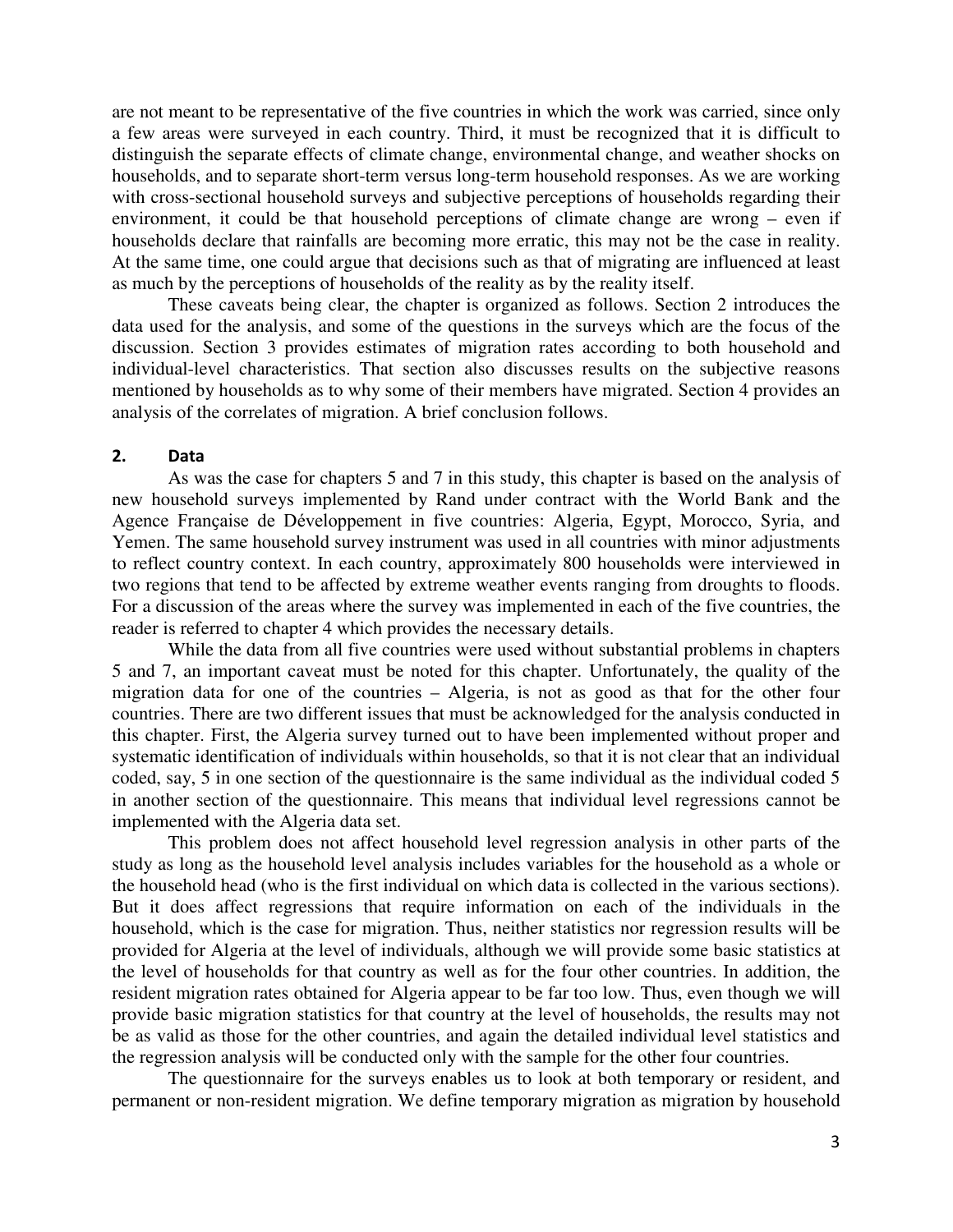members who are still considered as members of the households, while permanent migration refers to migration by household members who have left the household. It must be emphasized that because the surveys are not nationally representative and were implemented only in two sending areas affected by extreme weather events, we are not able to provide estimates of migration by entire households away from the sending areas – we only record the migration of household members. As noted in the introduction, this is however not too much of a problem given that most migration is undertaken by household members, instead of entire households.

The survey questionnaires provide information on the migration of both resident and nonresident household members. While many surveys do have information on resident members, relatively few surveys also have a special module asking questions about non-resident migrants, but our surveys do. In addition, the surveys include a detailed module on household perceptions regarding changes in weather patterns and the environment. The perceptions of these changes can then be related to the decision by some household members to migrate temporarily or permanently. It could be that household perceptions about the changes in weather patterns and their environment are mistaken, but even if this were the case, perceptions probably matter as much as real events in how household members make decisions regarding migration.

Apart from basic statistics, we rely on regression analysis of the correlates of migration decisions in order to assess the impact on migration at the margin (controlling for a range of household and individual characteristics) of differences in perceptions about changes in weather patterns and the environment. But we will also use a direct question asked to households about the main reasons for the migration of some of their members. The question was asked for resident migrants as follows: *"What were the two most important reasons why [NAME] moved here? Please state in order of importance: a – First reason; b – Second reason."* The potential answers for respondents listed in the survey questionnaire were as follows: (1) Better employment opportunity (seasonal jobs) in the destination; (2) Divorce/Separation/Death of spouse; (3) Better employment opportunity (non-seasonal jobs) in the destination; (4) Delivery; (5) Lack of employment opportunity in place of origin; (6) Family problems; (7) To accumulate savings; (8) Accompany patient; (9) Transferred (job); (10) Escape flood; (11) Schooling; (12) Escape drought; (13) Better infrastructure; (14) Poor quality of land or depleted soils; (15) Join family; (16) Civil conflict/War; (17) Marriage; and finally (18) Other.

Of those answers, the options related to droughts and floods are directly related to extreme weather events, and some of the other options, such as the poor quality of land or depleted soils may be indirectly related to change in weather patterns and the environment. A similar question is asked to non-resident migrants, although with only one main reason for migration provided instead of two for non-resident migrants. Comparing the information obtained from those subjective perceptions of migration with the results from the regression analysis provides a way to check if the order of magnitude of the coefficient estimates obtained from the regression analysis appear to make sense or not.

## **3. Basic Statistics**

What is the extent of migration in the sample? Data on both resident and non-resident migration rates are provided at the level of households in table 1, which includes Algeria as well as the other four countries (see section 2 on the Algeria dataset). Three in every ten households (29.9 percent) have one or more migrants, whether resident or non-resident. When the question is restricted to migrants over the last five years, the proportion is lower, at 23.3 percent. Having non-resident migrants is more likely than having resident migrants, which suggests that the rate of permanent departure is fairly high. This is explained in part because some non-resident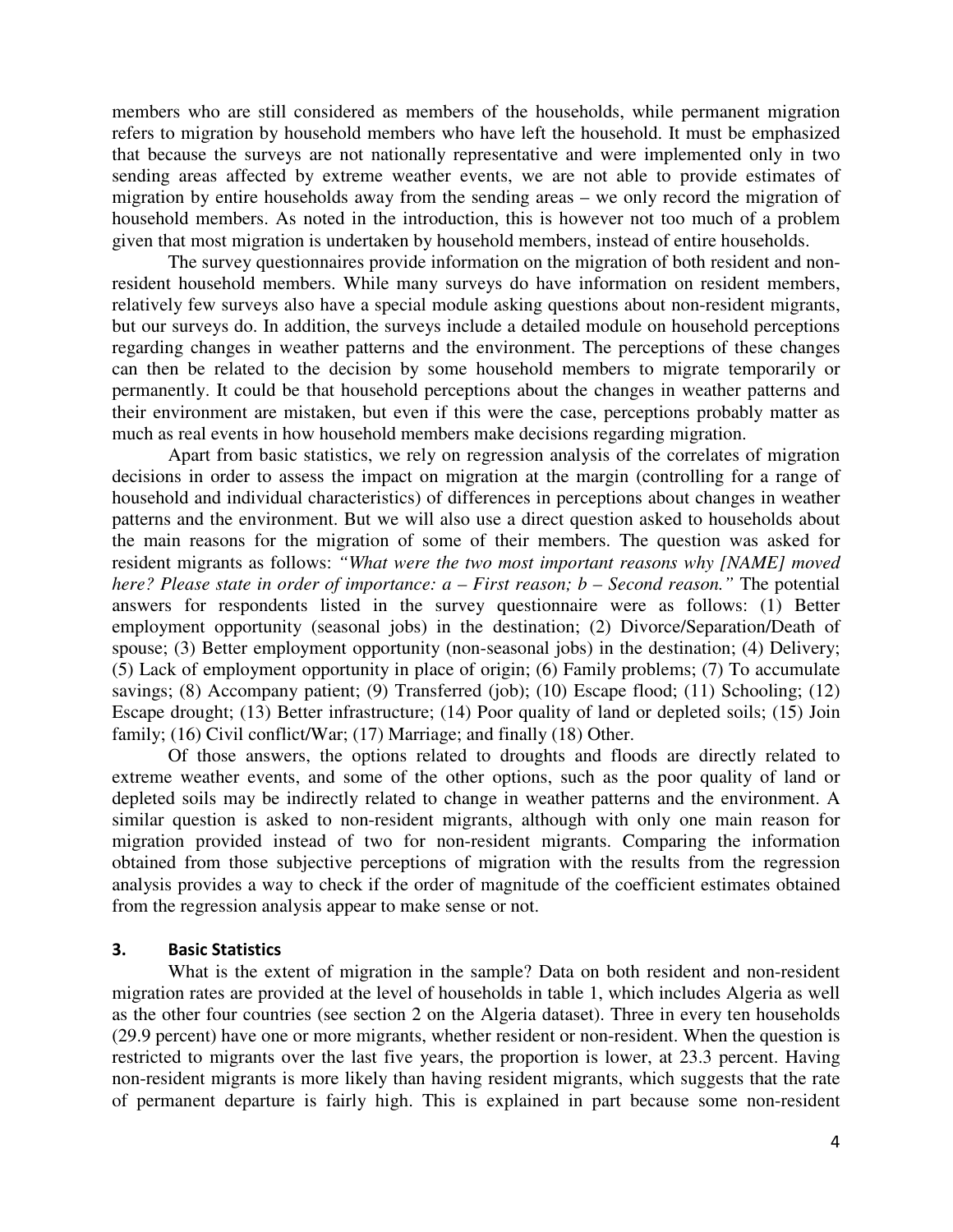migrants leave the household to marry, which is a normal demographic process, but most nonresident migrants actually leave for other reasons, as will be discussed in more details below.

There are large differences between countries in the likelihood of migration, especially among resident members. Migration rates are highest in Syria where almost half of the households have migrants and Yemen where a third of households have migrants. By contrast, migration rates are lowest in Algeria. In that country, while the non-resident migration rate may be realistic, the resident migration late appears to be very low, so one could wonder if there is not a data issue here, although a very low non-resident migration rate is also observed for Morocco. What is clear is that migration rates depend substantially on the particular features and history of each country, and indeed each region within the five countries. While there are differences in migration rates between quintiles of wealth, these do not appear to be very large, even if resident migration rates tend to be lower in higher quintiles. More differences will emerge when looking at the characteristics of individual migrants. There are also differences in migration rates according to whether households suffered from losses due to adverse weather events, but again they tend for the most part not to be very large.

The most important finding from table 1 for our purpose is the fact that there are differences in migration rates according to perceptions of changes in the climate of the areas in which households live. In chapter 3 of this study, Adoho and Wodon (2014) construct through a multiple correspondence analysis (MCA) two indices or factors that summarize household perceptions regarding changes in weather patterns and the environment. The first factor mostly captures the extent to which households perceive that the climate is becoming dryer and warmer, and it is associated with droughts and the lack of rain. The second factor mostly captures the extent to which households suffer from excess water, and it is associated with floods. Both factors are normalized and take a value between zero and one.

In table 1, migration rates are computed according to the quintiles of climate perceptions of households. For example, the first quintile for the first factor consists of the households who tend to perceive that the climate is not getting dryer and warmer, while the top quintile consists of those households who perceive that the climate is getting much more dry and warm, and these are the households most likely to be affected by droughts. The same interpretation holds for the quintiles of the second factor, whereby those in the top quintile are most affected by excess water, which essentially again is associated with floods. Table 1 suggests that household level migration rates are substantially higher in the top quintile of the first MCA factor than in the bottom quintiles, and this holds for both resident and non-resident migration. The differences are not as clear-cut for the second factor. Resident migration rates are lower in the top quintile of the second MCA factor, while non-resident migration rates are higher in the top quintile.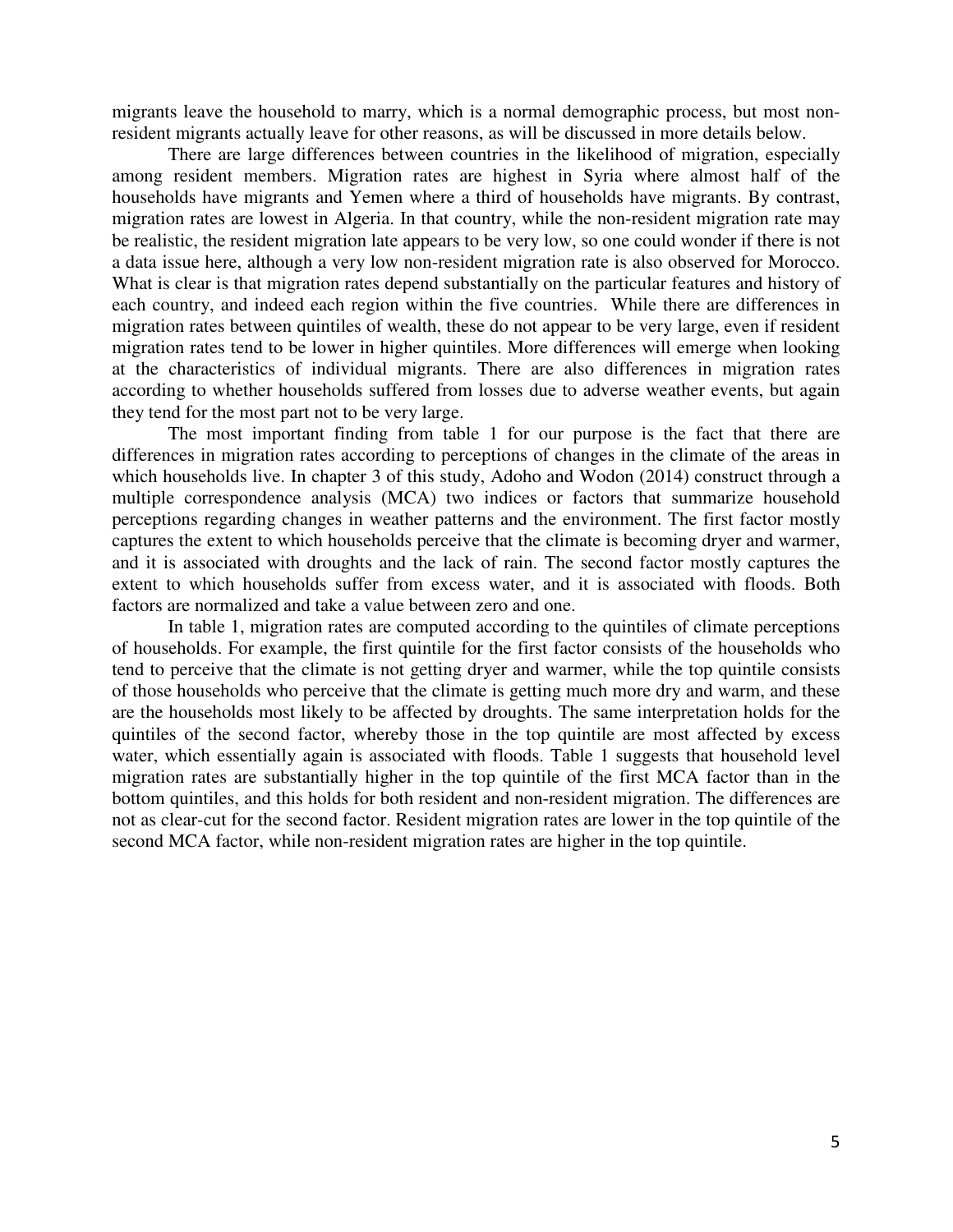|                                           | All      |          |             | Last 5 years |          |             |  |
|-------------------------------------------|----------|----------|-------------|--------------|----------|-------------|--|
|                                           | Resident | Non-Res. | Either type | Resident     | Non-Res. | Either type |  |
| All                                       | 13.46    | 21.98    | 29.92       | 10.79        | 16.12    | 23.30       |  |
| Country                                   |          |          |             |              |          |             |  |
| Algeria                                   | 0.60     | 13.50    | 14.10       | 0.21         | 10.17    | 10.38       |  |
| Egypt                                     | 17.88    | 19.13    | 26.25       | 11.75        | 12.38    | 17.38       |  |
| Morocco                                   | 1.75     | 26.74    | 27.65       | 1.41         | 18.40    | 19.49       |  |
| Syria                                     | 18.13    | 35.88    | 46.75       | 17.75        | 29.75    | 41.50       |  |
| Yemen                                     | 28.86    | 14.68    | 34.83       | 22.76        | 9.95     | 27.74       |  |
| <b>Quintiles of Wealth</b>                |          |          |             |              |          |             |  |
| Q1                                        | 14.99    | 23.16    | 31.68       | 11.64        | 16.06    | 23.19       |  |
| Q2                                        | 14.42    | 20.50    | 29.02       | 11.52        | 15.09    | 22.86       |  |
| Q <sub>3</sub>                            | 16.15    | 25.11    | 35.22       | 12.91        | 19.27    | 27.65       |  |
| Q4                                        | 10.49    | 20.79    | 26.59       | 9.34         | 15.10    | 21.41       |  |
| Q <sub>5</sub>                            | 11.45    | 20.48    | 27.41       | 8.68         | 15.25    | 21.62       |  |
| <b>Losses</b>                             |          |          |             |              |          |             |  |
| Lost income                               | 12.54    | 22.74    | 30.06       | 9.84         | 15.97    | 22.62       |  |
| Lost crops                                | 14.33    | 23.34    | 32.20       | 11.67        | 17.53    | 25.73       |  |
| Lost livestock or cattle                  | 11.69    | 26.99    | 33.90       | 8.72         | 18.38    | 24.54       |  |
| Less fish caught                          | 17.73    | 27.87    | 38.91       | 11.62        | 13.95    | 22.96       |  |
| <b>Ownership Of Land By The Household</b> |          |          |             |              |          |             |  |
| Owns Land /Rent Land To Other             | 10.18    | 24.13    | 29.55       | 7.56         | 16.08    | 21.06       |  |
| Rents Land From Other/Cooperative         | 19.85    | 16.74    | 28.36       | 15.73        | 12.85    | 22.82       |  |
| Does Not Own/Cultivate Land               | 14.74    | 21.24    | 30.30       | 12.19        | 16.49    | 24.67       |  |
| Quintiles for droughts climatic factor    |          |          |             |              |          |             |  |
| Q1 (best conditions)                      | 14.31    | 17.66    | 24.57       | 10.17        | 12.07    | 17.97       |  |
| Q <sub>2</sub>                            | 9.35     | 19.98    | 26.10       | 7.07         | 14.70    | 19.05       |  |
| Q <sub>3</sub>                            | 12.99    | 16.22    | 24.39       | 10.52        | 11.16    | 18.17       |  |
| Q4                                        | 12.49    | 23.52    | 31.32       | 9.78         | 17.57    | 24.75       |  |
| Q5 (best conditions)                      | 18.17    | 32.47    | 43.20       | 16.42        | 25.10    | 36.54       |  |
| Quintiles for floods climatic factor      |          |          |             |              |          |             |  |
| Q1 (best conditions)                      | 11.57    | 19.33    | 27.93       | 10.09        | 14.86    | 22.67       |  |
| $\mathbf{Q}2$                             | 15.17    | 20.68    | 30.24       | 13.72        | 17.17    | 26.99       |  |
| Q <sub>3</sub>                            | 13.61    | 21.97    | 29.13       | 11.22        | 15.59    | 22.87       |  |
| Q4                                        | 18.76    | 21.35    | 31.54       | 13.26        | 15.25    | 23.15       |  |
| Q5 (worst conditions)                     | 8.35     | 26.86    | 31.02       | 5.51         | 17.82    | 20.64       |  |

## **Table 1: Household Level Migration Rates (%)**

Source: Authors' estimation.

Statistics were presented at the level of households in table 1 in part in order to be able to include Algeria in the analysis. But it is more interesting to analyze migration decisions at the individual level and data are available at that level. This is done table 2, although as mentioned in section 2, Algeria is excluded from this analysis. Some 7.6 percent of individuals in the sample as a whole have migrated temporarily, and the proportion over the last five years is 6.2 percent. For permanent migration, the rates are 8.0 percent in the sample as a whole, and 5.7 percent in the last five years. Migration rates at the level of individuals are by definition lower than at the level of households since only a subset of the household members migrate, but many of the points already made at the level of households remain. For example, migration rates are higher in Syria and Yemen than in Egypt, and lowest in Morocco among the four countries for which data are provided. Importantly, while non-resident migration rates were higher than resident migration rates at the level of households, the two rates are of a similar order of magnitude when considering individuals. This is not surprising since, among other factors, resident migration is less costly to finance for a households than non-resident migration, so that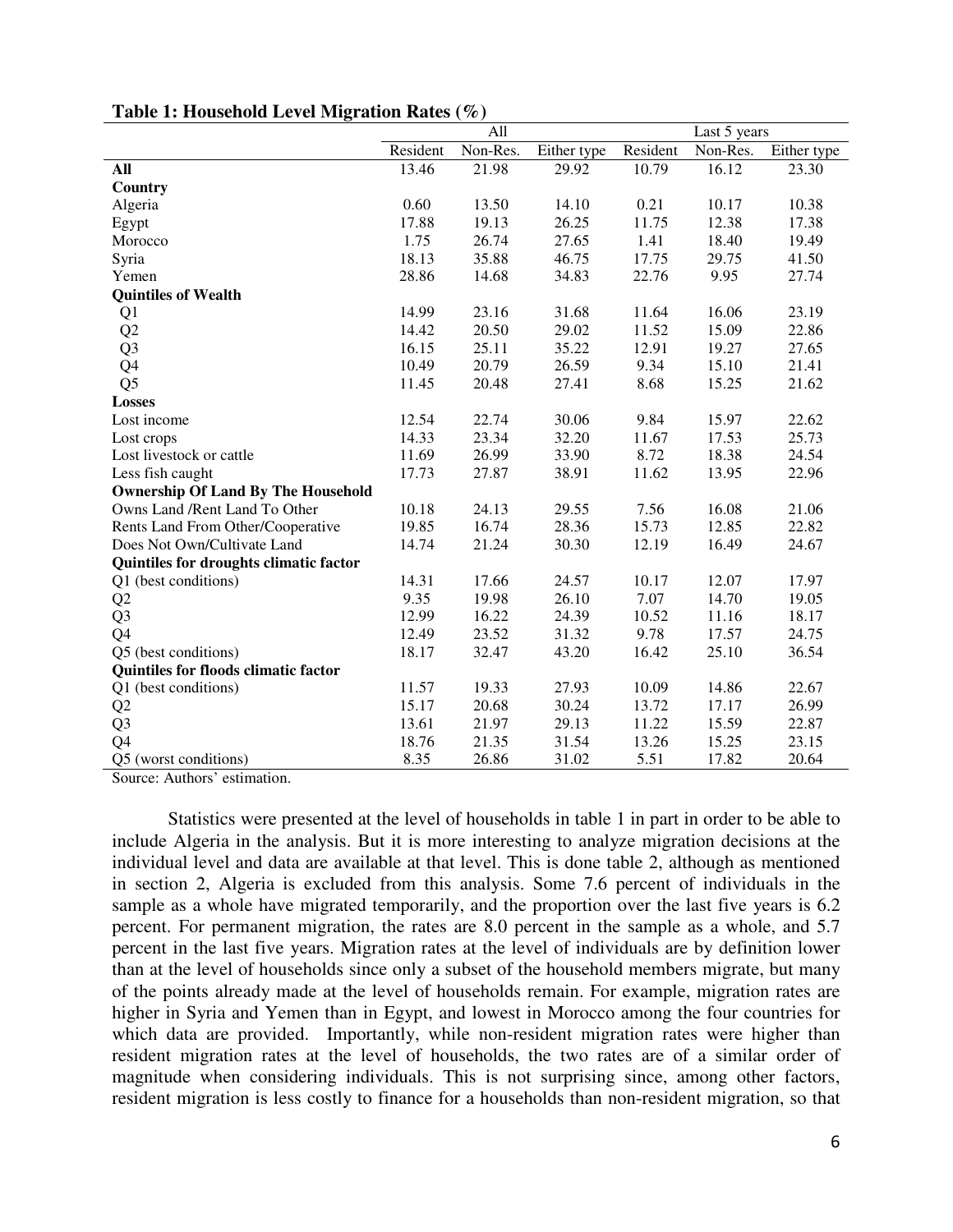more household members can migrate temporarily than permanently. There are some differences in migration rates by quintiles of wealth, land ownership status and according to the types of losses suffered due to adverse weather events, but these tend not to be systematic.

Differences tend to be much more systematic when looking at the characteristics of the migrants. First, migration rates tend to be higher among heads of household for resident migration (heads tend to be those going away temporarily to find work), while they are lower for household heads among non-residents (who have a household to take care of and cannot leave other household members behind permanently). The likelihood of migrating is clearly higher for younger individuals (those below the age of 30) than for older individuals (for example those aged 40 or above). Migration rates are higher for men than for women, and this is especially the case for non-resident migration. Finally, migration rates are higher when the individuals are more educated, probably because the opportunities for the more educated to find better employment opportunities elsewhere tend to be higher (for non-resident migrants, the top two categories of education have been merged in the statistics as is done for the regressions).

What is however of higher interest for this chapter is the relationship between individual migration rates and the climatic conditions of the areas where households live. The observation made regarding higher household level migration rates in areas with poor conditions in terms of droughts remains - individual level migration rates are still higher in the top quintile of the first MCA factor than in the bottom quintiles, and this holds for both resident and non-resident migration. But now, we also have at the level of individuals a positive relationship between high values for the second MCA factor, indicating areas subjected to floods, and migration rates, especially when considering the extent of migration over the last five years, which is also the interval on which the two factors for the perceptions about climate change are estimated. There is thus some statistical evidence that worse climatic conditions, or more precisely perceptions of negative changes in weather patterns and the environment, are associated with more migration.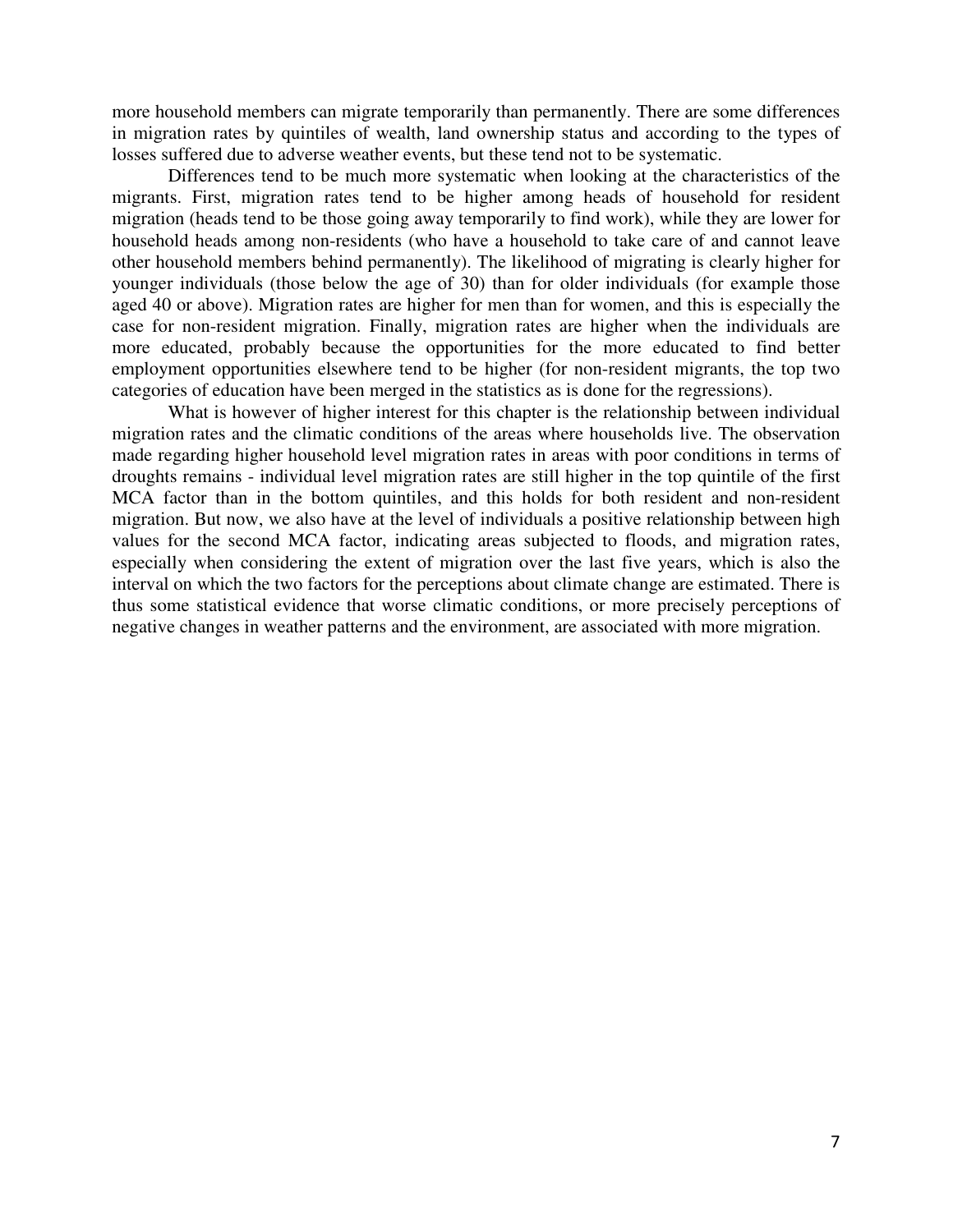|                                              | Resident migration |              | Non-resident migration |              |  |
|----------------------------------------------|--------------------|--------------|------------------------|--------------|--|
|                                              | All sample         | Last 5 years | All sample             | Last 5 years |  |
| All                                          | 7.62               | 6.15         | 8.04                   | 5.65         |  |
| <b>Countries</b>                             |                    |              |                        |              |  |
| Egypt                                        | 6.29               | 4.13         | 6.13                   | 3.95         |  |
| Morocco                                      | 0.61               | 0.52         | 8.10                   | 5.22         |  |
| Syria                                        | 11.22              | 10.64        | 12.75                  | 10.37        |  |
| Yemen                                        | 11.61              | 8.66         | 4.99                   | 2.85         |  |
| <b>Losses</b>                                |                    |              |                        |              |  |
| Lost income                                  | 8.96               | 7.24         | 8.02                   | 5.03         |  |
| Lost crops                                   | 8.73               | 6.72         | 9.00                   | 6.42         |  |
| Lost livestock or cattle                     | 7.79               | 5.77         | 8.50                   | 5.09         |  |
| Less fish caught                             | 8.72               | 5.82         | 7.97                   | 3.34         |  |
| Quintiles of wealth                          |                    |              |                        |              |  |
| Q1                                           | 8.72               | 7.09         | 6.80                   | 4.80         |  |
| Q2                                           | 6.85               | 5.31         | 7.39                   | 5.10         |  |
| Q <sub>3</sub>                               | 8.68               | 6.97         | 8.07                   | 5.99         |  |
| Q4                                           | 5.82               | 5.04         | 8.20                   | 5.68         |  |
| Q <sub>5</sub>                               | 7.42               | 5.84         | 11.44                  | 7.78         |  |
| <b>Ownership Of Land By The Household</b>    |                    |              |                        |              |  |
| Owns Land /Rent Land To Other                | 7.50               | 5.54         | 8.67                   | 5.21         |  |
| Rents Land From Other/Cooperative            | 10.32              | 7.86         | 5.95                   | 4.98         |  |
| Does Not Own/Cultivate Land                  | 7.39               | 6.28         | 7.94                   | 5.95         |  |
| Relationship of the migrant with the HH head |                    |              |                        |              |  |
| Self                                         | 13.28              | 9.98         | 4.29                   | 2.89         |  |
| Husband/Wife                                 | 3.73               | 3.00         | 2.29                   | 2.09         |  |
| Son/Daughter                                 | 7.08               | 6.22         | 9.98                   | 7.10         |  |
| Other                                        | 4.39               | 3.52         | 20.46                  | 13.43        |  |
| Age group of the migrant                     |                    |              |                        |              |  |
| Less than 30                                 | 9.56               | 9.08         | 10.60                  | 7.46         |  |
| 30-39                                        | 9.32               | 7.51         | 9.57                   | 6.79         |  |
| 40-49                                        | 7.78               | 6.39         | 3.40                   | 2.34         |  |
| 50-59                                        | 6.89               | 5.15         | 2.50                   | 1.73         |  |
| $60+$                                        | 6.40               | 5.11         | 2.18                   | 1.35         |  |
| Gender of the migrant                        |                    |              |                        |              |  |
| Male                                         | 8.41               | 7.75         | 11.76                  | 8.34         |  |
| Female                                       | 7.54               | 5.99         | 3.66                   | 2.48         |  |
| <b>Education level of the migrant</b>        |                    |              |                        |              |  |
| Below primary                                | 6.65               | 5.57         | 5.56                   | 3.88         |  |
| Primary                                      | 7.38               | 6.20         | 9.98                   | 7.92         |  |
| Preparatory                                  | 8.09               | 5.99         | 3.67                   | 2.43         |  |
| Secondary                                    | 12.28              | 8.72         | 9.41*                  | 5.93*        |  |
| Higher                                       | 12.37              | 9.66         |                        |              |  |
| Quintiles for droughts climatic factor       |                    |              |                        |              |  |
| Q1 (best conditions)                         | 5.60               | 4.11         | 6.13                   | 4.26         |  |
| Q2                                           | 7.35               | 5.36         | 6.08                   | 4.12         |  |
| Q <sub>3</sub>                               | 8.17               | 6.64         | 7.33                   | 4.77         |  |
| Q <sub>4</sub>                               | 6.01               | 4.98         | 8.70                   | 6.68         |  |
| Q5 (best conditions)                         | 10.78              | 9.37         | 11.36                  | 7.89         |  |
| Quintiles for floods climatic factor         |                    |              |                        |              |  |
| Q1 (best conditions)                         | 8.40               | 7.00         | 6.32                   | 4.15         |  |
| Q2                                           | 5.49               | 4.24         | 5.79                   | 3.94         |  |
| Q <sub>3</sub>                               | 8.57               | 6.54         | 8.12                   | 5.54         |  |
| Q4                                           | 7.72               | 6.04         | 8.25                   | 6.21         |  |
| Q5 (best conditions)                         | 8.24               | 7.24         | 11.19                  | 7.94         |  |

## **Table 2: Individual Level Migration Rates by Selected Characteristics (%)**

Source: Authors' estimation.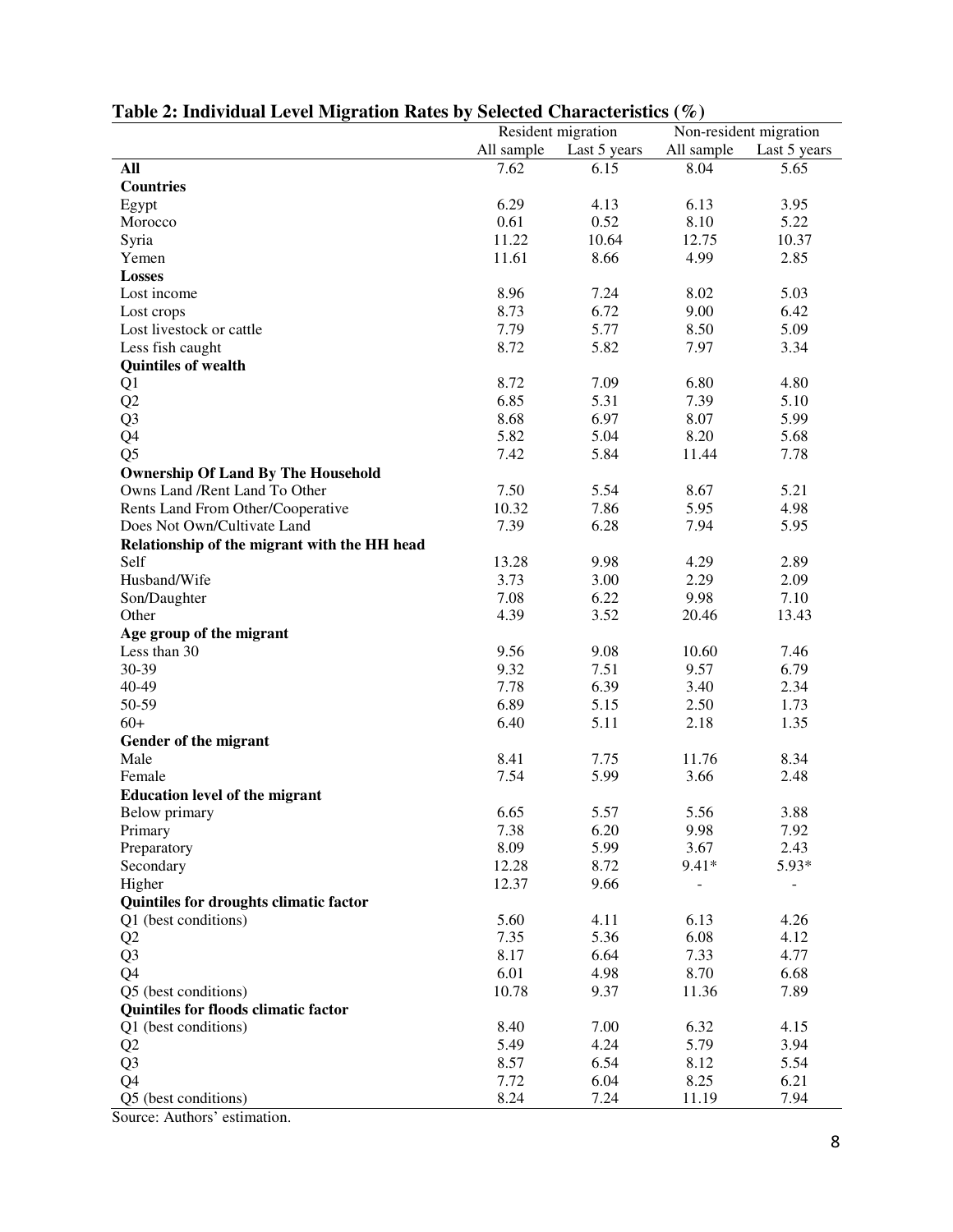To what extent are climate factors key determinants of migration? While this question is best answered using multivariate regression analysis, as mentioned in section 2 indicative information can also be obtained from direct responses given by respondents in the survey (typically household heads) about the reasons for migrating. The statistics on the self-declared reasons for migration are provided in table 3. In the case of non-resident migration, up to two reasons for migration could be provided, while only the main reason could be provided in the case of resident migration. Note that the data appears to be of better quality in the case of nonresident migration, where missing values are rare. In the case of resident migration by contrast many responses are missing, but the available responses are still instructive.

|                                                   | Non-resident |                           | Resident                          |              |
|---------------------------------------------------|--------------|---------------------------|-----------------------------------|--------------|
|                                                   | $1st$ reason | 2 <sup>nd</sup><br>reason | $\overline{1}^{\text{st}}$ reason | $1st$ reason |
|                                                   |              |                           |                                   | w/o missing  |
| Better employment opportunity                     | 34.79        | 17.17                     | 5.84                              | 36.0         |
| Lack of employment opportunity in place of origin | 21.07        | 25.93                     | 2.92                              | 18.0         |
| To accumulate savings                             | 5.41         | 18.21                     | 2.06                              | 12.7         |
| Transferred (job)                                 | 1.37         | 2.78                      | 0.49                              | 3.0          |
| Schooling                                         | 1.78         | 0.69                      | 0.75                              | 4.6          |
| Better infrastructure                             | 2.42         | 3.99                      | 0.26                              | 1.6          |
| Join family                                       | 4.52         | 4.77                      | 1.56                              | 9.6          |
| Marriage                                          | 18.4         | 4.42                      | 0.14                              | 0.9          |
| Divorce/Separation/Death of spouse                | 0.16         | 0.52                      | 0.10                              | 0.6          |
| Delivery                                          | 0.08         | 0.69                      | 0.03                              | 0.2          |
| Family problems                                   | 1.61         | 1.99                      | 0.16                              | 1.0          |
| Accompany patient                                 | 0.24         | 0.35                      | 0.10                              | 0.6          |
| Escape flood                                      | 0.40         | 0.26                      |                                   |              |
| Escape drought                                    | 5.73         | 5.9                       | 0.75                              | 4.6          |
| Poor quality of land or depleted soils            |              | 0.43                      | 0.03                              | 0.2          |
| Violence, violent conflict or threat of           |              | 0.17                      | 0.07                              | 0.4          |
| Other                                             | 1.94         | 7.72                      | 0.91                              | 5.6          |
| Missing                                           | 0.08         | 3.99                      | 83.8                              |              |
| Total                                             | 100.0        | 100.0                     | 100.0                             | 100.0        |

### **Table 3: Self-Declared Reasons for Migration (%)**

Source: Authors' estimation.

In the case of non-resident, the two main reasons to migrate are the search for better employment opportunities and the lack of employment opportunity in place of origin. Both reasons are related, but in terms of the language used, the first reason can be associated more with pull factors at the area of destination, while the second can be associated more with push factors from the area of origin. Together, those two reasons account for more than half of all departures for which information on the reasons to migrate is available. Marriage comes third as the main reason to migrate permanently, reflecting the natural departure of young adults from the household. But when considering the second main reason to migrate permanently, accumulating savings is much more often mentioned than marriage, and that reason is also prominent as a factor leading to resident or temporary migration. Climate factors are mentioned as reasons for both non-resident and resident migration, but not very often. In the case of non-resident migration for example, 5.7 percent of migrants cite the need to escape a drought as the first reason to migrate (virtually all households mentioning droughts are from the Syria survey, as shown in the appendix), and another 5.9 percent mention droughts as the second reason to migrate (again, mostly in Syria). Floods are also mentioned, but to a lower extent.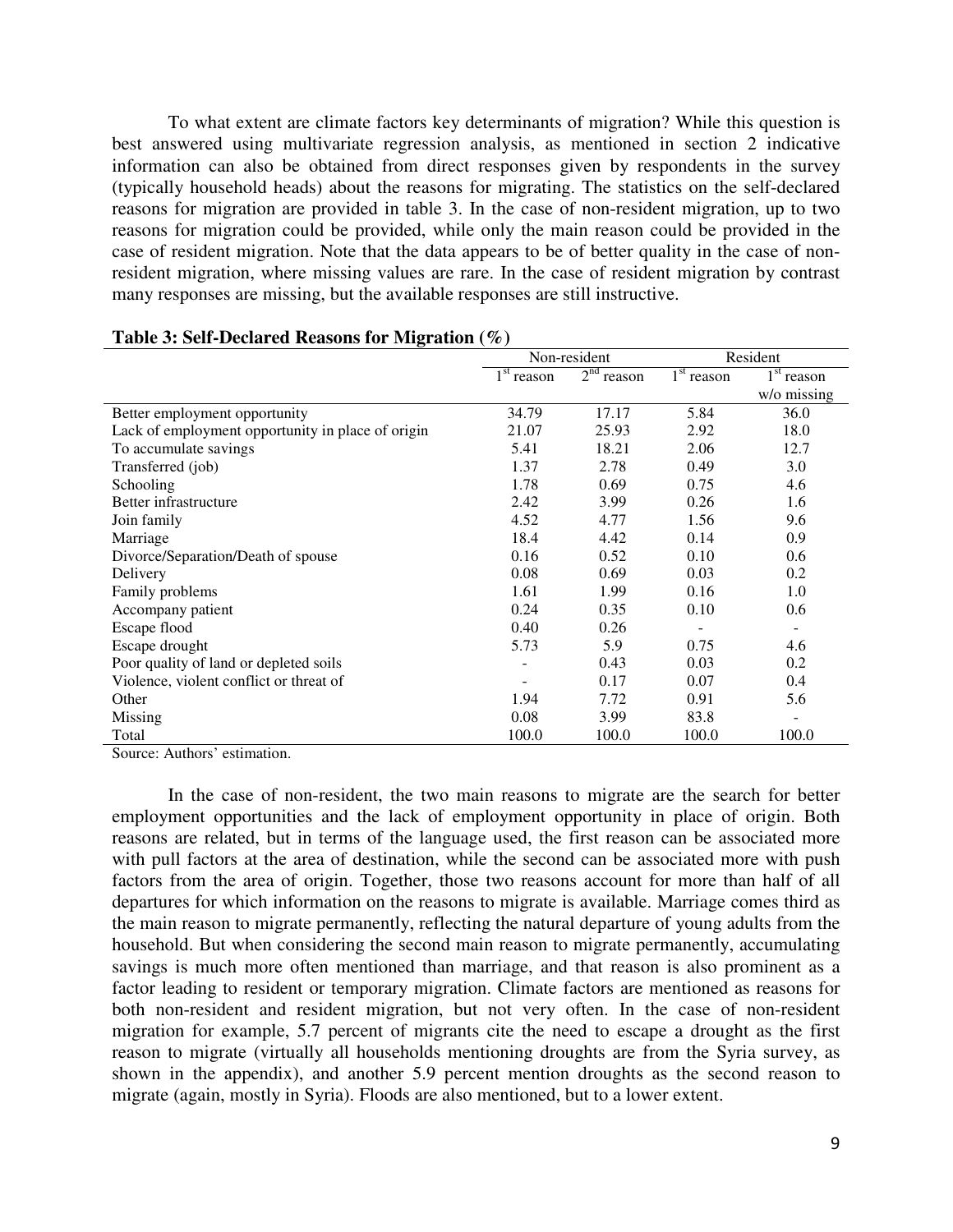In the case of resident migration, the data is not very good due to a large number of missing values, but when those missing values are eliminated, droughts are also mentioned as the first reason to migrate by around five percent of migrants. Furthermore, it is likely that the search for better employment opportunities and the lack of employment at the places of origin are also related in part to poor climatic conditions in the places of origin. Thus, as is the case for permanent migration, even if climatic factors may not be the main factor at play for the current patterns of temporary migration, they do appear to have a significant role.

## **4. Correlates of Resident and non-Resident Migration**

While the basic statistics reviewed so far provide useful information on self-declared reasons to migrate (as seen from the point of view of the main respondent to the survey, which is typically the household head), a more robust and detailed analysis can be conducted using multivariate regression analysis. Recall in the discussion of the basic statistics the emphasis placed on comparing migration rates according to the level of climatic stress of households using the synthesis variables created by the multiple correspondence analysis. The basic statistics suggested higher rates of migration in areas with higher climatic stress. The question for the regression analysis is whether this apparent relationship between climatic factors and migration remains after controlling for a range of household and individual characteristics.

Tables 4 and 5 give the results from probit regression on the correlates of resident and non-resident migration. Resident migrants are still considered to be part of the household, while non-resident migrants have left the household. The estimations are done for the sample as a whole and for those who migrated over the last five years. In each case two alternative specifications are provided. In the first specification, the losses incurred by households due to adverse weather events are included in the set of independent variables. In the second specification this is not done, given that these losses themselves are a result of adverse weather events, so that including them in the set of independent variables may take away some of the impact of weather events on migration. This does however not appear to be the case as most of the results are not very sensitive to the difference in specification (with or without losses from adverse climate), but testing for the possibility that this could have happened was important.

The main variables of interest are the two MCA factors. Recall that these factors are normalized between zero and one, with values of zero denoting the best climatic conditions in the sample and values close to one denoting the worst conditions. The first factor captures events such as draughts and the lack of rain, while the second captures instead excess rain, and especially floods. In table 5, higher values for both factors (i.e., worse climatic conditions) result in higher rates of resident migration, with the coefficients being statistically significant and the effects of each of the two factors of a similar order of magnitude. The effects for non-resident migration are similar, although statistically significant only for the whole period, as opposed to the last five years. Thus overall higher values for both factors (i.e., worse climatic conditions) result in higher rates of both temporary and permanent migration. For example, in the specification with the losses incurred due to adverse weather events, the maximum increase in the sample in the value of any one of the two factors from zero to one would yield an increase in the probability of resident migration of about five percentage points when considering the whole sample, and about 3.5 points when considering the last five years. That the increase is larger for the sample as a whole was to be expected, given that migration rates are higher when considering a longer period of time during which migration may take place. The effects are slightly smaller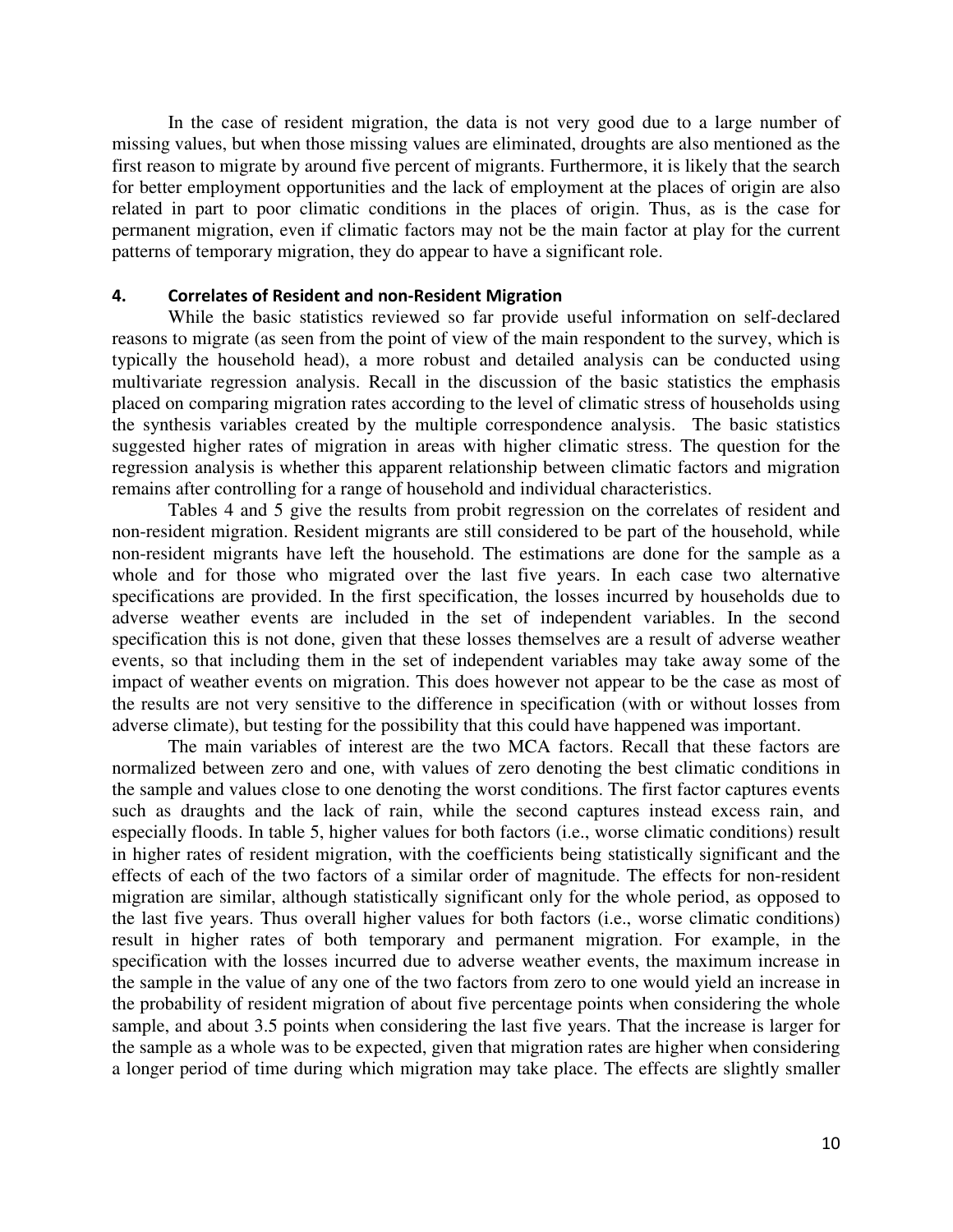in the specification without losses. For non-resident migration, the effects are smaller, but still of a similar order of magnitude, especially for the full period estimation.

Are these estimates likely to be of the right order of magnitude? This is of course a very difficult question to answer with limited data, but a comparison between the results suggested by the regression analysis and the data on subjectively declared reasons for migration mentioned in the previous section helps in provide at least a partial cross-check. Consider a large increase in the value of the MCA indices of 0.30 (those indices are scaled to take a value between zero and one, so that an increase in the value of any one of the two indices of 0.30 is large). If we look at the probabilities of migration in the last five years, this would generate an increase in the probability of resident migration of about one percentage point, while the impact on non-resident migration is not statistically significant. If we look at the data on migration for a longer period, the increase in migration is statistically significant for both resident and non-resident migration, and it would be at about 1.5 percentage point for both types of migration. Given that the overall migration rate in the sample is at about 7 to 8 percentage points, this increase would not be negligible by any means, and it would represent between one tenth and one fifth of the overall level of migration observed. This proportion is a bit higher than the share of migrants who declared that droughts and floods were the main reasons to migrate, but this is what we would have expected given that poor climate may also be in part responsible for some of the migrants leaving the households temporarily or permanently in search of better employment opportunities or because of a lack of employment opportunity in their place of origin. Said differently, the findings obtained with the subjective perceptions of the reasons to migrate and the regression analysis of the impact of climate perceptions on migration tend to be broadly coherent.

What about the impact of losses incurred from adverse weather events? The marginal impact of most losses on migration are not statistically significant, with the exception of losses in assets or livestock, which are associated with a decrease in migration rates of just under two percentage points. This might be related to the fact that the resources needed to facilitate migration by household members may have been weakened (migration, even on a temporary basis, is costly when sending the migrant away, even if it generates additional resources later).

A number of other variables have statistically significant effects. In comparison to the reference country (Syria), resident migration rates are higher in Egypt and Yemen, and lower in Morocco. For non-resident migration, the rates are again higher in Egypt than in Syria, and lower in Morocco, but Yemen rates are also below those observed in Syria.

Resident migration rates tend not to change much by quintile of well-being. For nonresident migration by contrast, the effects are much larger and statistically significant, with poorer households less likely to have non-resident migrants, probably in part because of the cost of sending one household member away permanently. Land ownership above one acre of land – which may be a sign of wealth in rural areas – is associated with a statistically significant increase in permanent migration by household members, while households renting land as tenants are more likely to have some of their members migrate temporarily. The effect of education on resident migration is not systematic, while it is again for resident migration with the better educated much more likely to migrate, a finding that is coherent with the previous comment made about the relationship between wealth and permanent migration. Self-employed individuals working in agriculture tend to migrate less, and this is observed for both temporary and permanent migration, but those with low employment status (the unemployed, servants and unqualified workers) are more likely to be non-resident migrants, controlling for other household and individual characteristics, probably because of better employment opportunities elsewhere.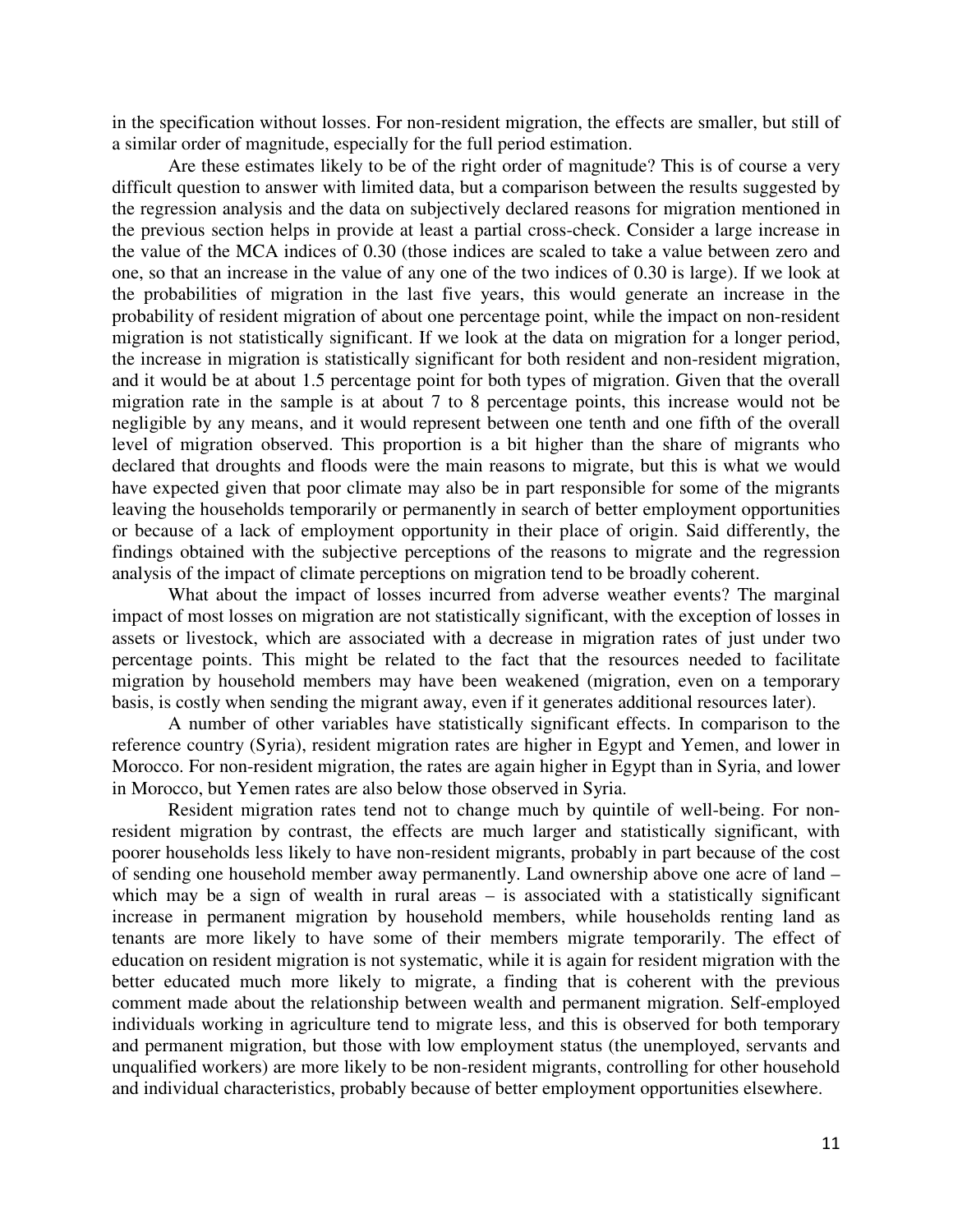| $\ldots$ correnated of $\ldots$<br>, wuxun minon        |             | $\cdots$<br>With Losses | Without Losses |              |  |
|---------------------------------------------------------|-------------|-------------------------|----------------|--------------|--|
|                                                         | Migrated in |                         |                | Migrated in  |  |
|                                                         | Migrated    | last 5 years            | Migrated       | last 5 years |  |
| Country (ref.=Syria; Algeria excluded)                  |             |                         |                |              |  |
|                                                         | $0.094***$  | $0.025**$               | $0.099***$     | $0.044***$   |  |
| Egypt                                                   | $-0.039***$ | $-0.036***$             | $-0.039***$    | $-0.032***$  |  |
| Morocco                                                 | $0.098***$  |                         | $0.094***$     | $0.050***$   |  |
| Yemen                                                   |             |                         |                |              |  |
| <b>Climatic conditions</b>                              |             |                         |                |              |  |
| Factor 1: Poor weather/Climatic conditions              | $0.049***$  | $0.033***$              | $0.045***$     | $0.031***$   |  |
| Factor 2: Severe water shocks                           | $0.050***$  | $0.035***$              | $0.044***$     | $0.033***$   |  |
| Losses due to adverse events (ref.=no losses)           |             |                         |                |              |  |
| Income                                                  | $-0.000$    | 0.003                   |                |              |  |
| Crop                                                    | $-0.005$    | $-0.007$                |                |              |  |
| Livestock or cattle                                     | $-0.019***$ | $-0.016***$             |                |              |  |
| Fish                                                    | 0.006       | 0.002                   |                |              |  |
| Quintiles ( $ref = Q5$ )                                |             |                         |                |              |  |
| Q1                                                      | 0.007       | $-0.000$                | 0.008          | 0.007        |  |
| Q2                                                      | 0.004       | $-0.000$                | 0.004          | 0.005        |  |
| Q <sub>3</sub>                                          | 0.008       | 0.004                   | 0.007          | 0.008        |  |
| Q4                                                      | $-0.010*$   | $-0.008$                | $-0.011*$      | $-0.004$     |  |
| Household size (ref.=Below 5)                           |             |                         |                |              |  |
| 5 Thru 8                                                | 0.007       | $0.069***$              | 0.004          | 0.012        |  |
| 9 or more                                               | 0.009       | $0.081***$              | 0.007          | 0.014        |  |
| Land status (ref.=N either)                             |             |                         |                |              |  |
| Own Land /Rent Land To Other                            | $0.009*$    | 0.002                   | 0.004          | $-0.002$     |  |
| Rent Land From Other/Cooperative                        | $0.031**$   | $0.024**$               | $0.029**$      | $0.024**$    |  |
| Relation to head (ref.=Husband/Wife/Other)              |             |                         |                |              |  |
| Self                                                    | $0.026**$   | $0.029***$              | $0.030***$     | $0.028***$   |  |
| Son/Daughter                                            | $-0.026***$ | $-0.025***$             | $-0.024**$     | $-0.021**$   |  |
| Age $(ref.=50+)$                                        |             |                         |                |              |  |
| Less Than 30                                            | $0.022***$  | $0.035***$              | $0.023***$     | $0.033***$   |  |
| 30 Thru 39                                              | $0.041***$  | $0.051***$              | $0.043***$     | $0.050***$   |  |
| 40 Thru 49                                              | $0.018**$   | $0.018**$               | $0.019**$      | $0.019**$    |  |
| Gender (ref.=female)                                    |             |                         |                |              |  |
| Male                                                    | $0.027***$  | $0.020***$              | $0.026***$     | $0.020***$   |  |
| Marital Status (ref.=Div./Widow)                        |             |                         |                |              |  |
| Single                                                  | 0.002       | 0.002                   | 0.001          | 0.004        |  |
| Married                                                 | $-0.009$    | $-0.010$                | $-0.009$       | $-0.007$     |  |
| <b>Education (ref. = Below primary)</b>                 |             |                         |                |              |  |
| Primary                                                 | $-0.012**$  | $-0.015***$             | $-0.014**$     | $-0.013**$   |  |
| Preparatory                                             | 0.009       | 0.004                   | 0.009          | 0.005        |  |
| Secondary                                               | $0.022**$   | $0.019**$               | $0.024***$     | $0.014*$     |  |
| Above Secondary                                         | 0.013       | 0.015                   | 0.016          | 0.013        |  |
|                                                         |             |                         |                |              |  |
| Public employee (ref.=No)<br>Migrant is public employee | $-0.013***$ |                         |                |              |  |
|                                                         |             | $-0.011**$              | $-0.012**$     | $-0.010**$   |  |
| <b>Occupation</b> (ref.=Salaried)                       | $-0.022***$ | $-0.020***$             | $-0.022***$    | $-0.019***$  |  |
| Self-Employed Farmer                                    |             |                         |                |              |  |
| Non-Agric Self Employed                                 | $-0.004$    | $-0.005$                | $-0.003$       | $-0.003$     |  |
| Other Employer                                          | $-0.010$    | $-0.003$                | $-0.009$       | $-0.005$     |  |
| Servant/Unqualified                                     | 0.007       | 0.012                   | 0.006          | 0.010        |  |
| Other                                                   | $-0.012**$  | $-0.004$                | $-0.012*$      | $-0.005$     |  |
| Agric/Fish/Pasto                                        | $0.022**$   | $0.018**$               | $0.022**$      | $0.020**$    |  |
| Number of observations                                  | 7,123       | 7,123                   | 7,123          | 7,123        |  |

# **Table 4: Correlates of Migration among Resident Members (dF/dX)**

Source: Authors' estimation. Robust standard errors. \*\*\* p<0.01, \*\* p<0.05, \* p<0.1.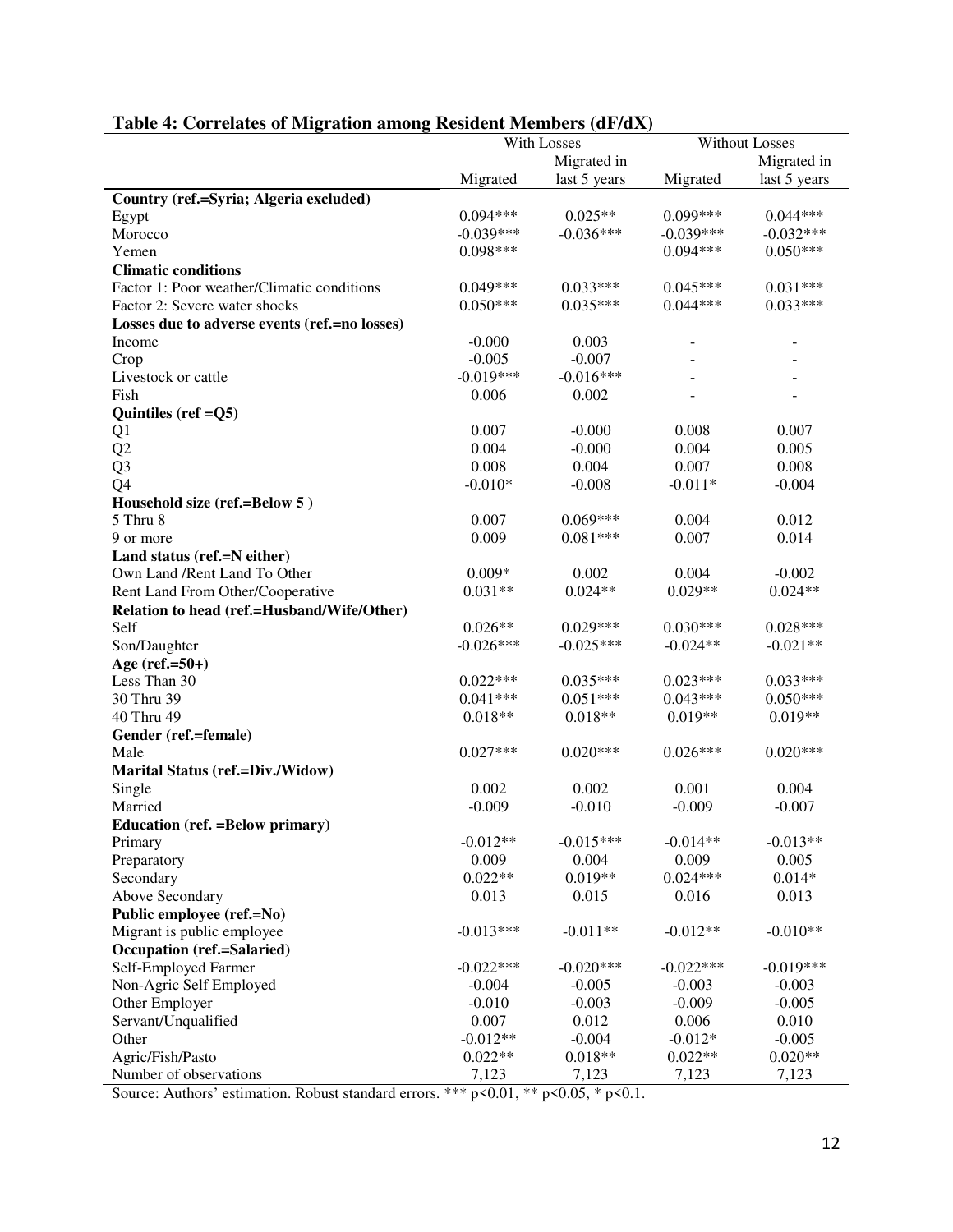| <b>Table 5. Correlates of imigration among non-ixesident intenders (dr/d<math>\mathbf{A}</math></b> |             | With Losses                                                                                                                                                                                                                                                                                                           | <b>Without Losses</b> |                 |  |
|-----------------------------------------------------------------------------------------------------|-------------|-----------------------------------------------------------------------------------------------------------------------------------------------------------------------------------------------------------------------------------------------------------------------------------------------------------------------|-----------------------|-----------------|--|
|                                                                                                     | Migrated    |                                                                                                                                                                                                                                                                                                                       |                       | Migrated        |  |
|                                                                                                     | Migrated    | in last 5 years                                                                                                                                                                                                                                                                                                       | Migrated              | in last 5 years |  |
| Country (ref.=Syria; Algeria excluded)                                                              |             |                                                                                                                                                                                                                                                                                                                       |                       |                 |  |
| Egypt                                                                                               | $0.033*$    | $-0.010$                                                                                                                                                                                                                                                                                                              | $0.038*$              | $-0.014$        |  |
| Morocco                                                                                             | $-0.047***$ | $-0.032***$                                                                                                                                                                                                                                                                                                           | $-0.045***$           | $-0.036***$     |  |
| Yemen                                                                                               | $-0.255***$ | $-0.141***$                                                                                                                                                                                                                                                                                                           | $-0.251***$           | $-0.151***$     |  |
| <b>Climatic conditions</b>                                                                          |             |                                                                                                                                                                                                                                                                                                                       |                       |                 |  |
| Factor 1: Poor weather/Climatic conditions                                                          | $0.047**$   | 0.010                                                                                                                                                                                                                                                                                                                 | $0.052***$            | 0.006           |  |
| Factor 2: Severe water shocks                                                                       | $0.039**$   | 0.016                                                                                                                                                                                                                                                                                                                 | $0.040**$             | 0.013           |  |
| Losses due to adverse events (ref.=no losses)                                                       |             |                                                                                                                                                                                                                                                                                                                       |                       |                 |  |
| Income                                                                                              | $-0.002$    | 0.005                                                                                                                                                                                                                                                                                                                 |                       |                 |  |
| Crop                                                                                                | $-0.010$    | $-0.004$                                                                                                                                                                                                                                                                                                              |                       |                 |  |
| Livestock or cattle                                                                                 | 0.012       | 0.002                                                                                                                                                                                                                                                                                                                 |                       |                 |  |
| Fish                                                                                                | 0.013       | $-0.024***$                                                                                                                                                                                                                                                                                                           |                       |                 |  |
| Quintiles ( $ref = Q5$ )                                                                            |             |                                                                                                                                                                                                                                                                                                                       |                       |                 |  |
| Q1                                                                                                  | $-0.136***$ | $-0.073***$                                                                                                                                                                                                                                                                                                           | $-0.136***$           | $-0.073***$     |  |
| Q2                                                                                                  | $-0.106***$ | $-0.057***$                                                                                                                                                                                                                                                                                                           | $-0.106***$           | $-0.058***$     |  |
| Q <sub>3</sub>                                                                                      | $-0.089***$ | $-0.046***$                                                                                                                                                                                                                                                                                                           | $-0.090***$           | $-0.046***$     |  |
| Q4                                                                                                  | $-0.063***$ | $-0.038***$                                                                                                                                                                                                                                                                                                           | $-0.063***$           | $-0.039***$     |  |
| Household size (ref.=Below 5)                                                                       |             |                                                                                                                                                                                                                                                                                                                       |                       |                 |  |
| 5 Thru 8                                                                                            | $0.583***$  | $0.326***$                                                                                                                                                                                                                                                                                                            | $0.583***$            | $0.325***$      |  |
| 9 or more                                                                                           | $0.736***$  | $0.486***$                                                                                                                                                                                                                                                                                                            | $0.734***$            | $0.488***$      |  |
| Land status (ref.=N either)                                                                         |             |                                                                                                                                                                                                                                                                                                                       |                       |                 |  |
| Own Land /Rent Land To Other                                                                        | $0.067***$  | $0.025***$                                                                                                                                                                                                                                                                                                            | $0.067***$            | $0.020***$      |  |
| Rent Land From Other/Cooperative                                                                    | 0.003       | 0.016                                                                                                                                                                                                                                                                                                                 | 0.001                 | 0.015           |  |
| Relation to head (ref.=Husband/Wife/Other)                                                          |             |                                                                                                                                                                                                                                                                                                                       |                       |                 |  |
| Self                                                                                                | $-0.119***$ | $-0.050***$                                                                                                                                                                                                                                                                                                           | $-0.120***$           | $-0.051***$     |  |
| Son/Daughter                                                                                        | $-0.067***$ | $-0.022***$                                                                                                                                                                                                                                                                                                           | $-0.068***$           | $-0.023***$     |  |
| Age $(ref.=50+)$                                                                                    |             |                                                                                                                                                                                                                                                                                                                       |                       |                 |  |
| Less Than 30                                                                                        | $0.085***$  | $0.029**$                                                                                                                                                                                                                                                                                                             | $0.085***$            | $0.030**$       |  |
| 30 Thru 39                                                                                          | $0.061***$  | 0.021                                                                                                                                                                                                                                                                                                                 | $0.061***$            | 0.021           |  |
| 40 Thru 49                                                                                          | $-0.022$    | $-0.017*$                                                                                                                                                                                                                                                                                                             | $-0.023$              | $-0.017*$       |  |
| Gender (ref.=female)                                                                                |             |                                                                                                                                                                                                                                                                                                                       |                       |                 |  |
| Male                                                                                                | $0.056***$  | $0.023***$                                                                                                                                                                                                                                                                                                            | $0.056***$            | $0.023***$      |  |
| Education (ref. = Secondary or above)                                                               |             |                                                                                                                                                                                                                                                                                                                       |                       |                 |  |
| No education                                                                                        | $-0.051***$ | $-0.037***$                                                                                                                                                                                                                                                                                                           | $-0.051***$           | $-0.037***$     |  |
| Primary                                                                                             | $-0.038***$ | $-0.019***$                                                                                                                                                                                                                                                                                                           | $-0.038***$           | $-0.018**$      |  |
| Preparatory                                                                                         | $-0.032***$ | $-0.013$                                                                                                                                                                                                                                                                                                              | $-0.031***$           | $-0.013*$       |  |
| <b>Occupation</b> (ref. = Salaried)                                                                 |             |                                                                                                                                                                                                                                                                                                                       |                       |                 |  |
| Self-employed                                                                                       | $-0.090***$ | $-0.052***$                                                                                                                                                                                                                                                                                                           | $-0.091***$           | $-0.051***$     |  |
| Unemployed/Servant/unqualified                                                                      | $0.079***$  | $0.047***$                                                                                                                                                                                                                                                                                                            | $0.080***$            | $0.046***$      |  |
| Other                                                                                               | $0.136***$  | $0.075***$                                                                                                                                                                                                                                                                                                            | $0.135***$            | $0.076***$      |  |
|                                                                                                     |             |                                                                                                                                                                                                                                                                                                                       |                       |                 |  |
| Observations                                                                                        | 5,827       | 5,827                                                                                                                                                                                                                                                                                                                 | 5,827                 | 5,827           |  |
| Course Authors' octimation Departmente                                                              |             | $\frac{1}{2}$ amove $\frac{1}{2}$ $\frac{1}{2}$ $\frac{1}{2}$ $\frac{1}{2}$ $\frac{1}{2}$ $\frac{1}{2}$ $\frac{1}{2}$ $\frac{1}{2}$ $\frac{1}{2}$ $\frac{1}{2}$ $\frac{1}{2}$ $\frac{1}{2}$ $\frac{1}{2}$ $\frac{1}{2}$ $\frac{1}{2}$ $\frac{1}{2}$ $\frac{1}{2}$ $\frac{1}{2}$ $\frac{1}{2}$ $\frac{1}{2}$ $\frac{1$ |                       |                 |  |

# **Table 5: Correlates of Migration among non-Resident Members (dF/dX)**

Source: Authors' estimation. Robust standard errors. \*\*\* p<0.01, \*\* p<0.05, \* p<0.1.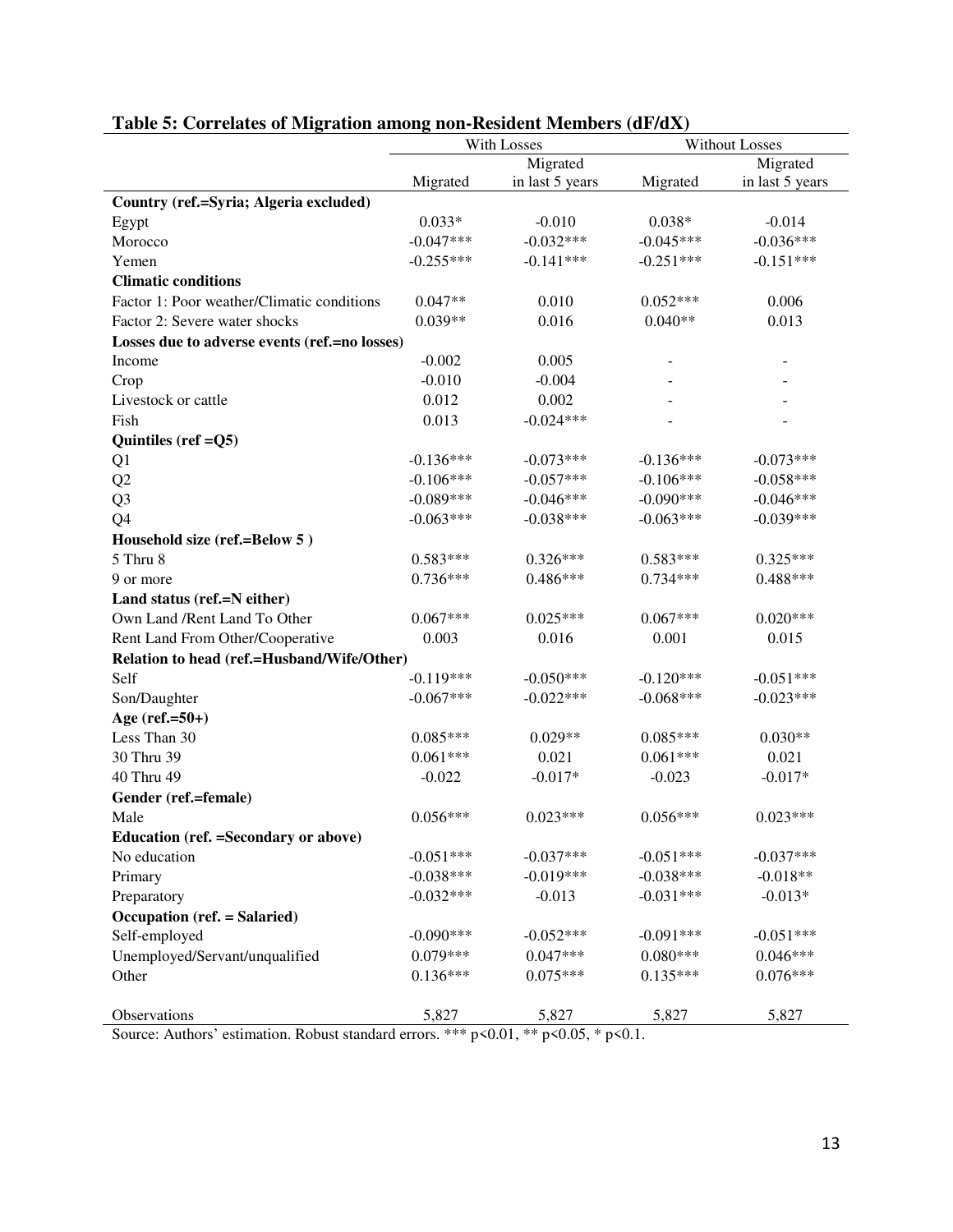In terms of demographic variables, the effects are as expected as well. Individuals from larger households are more likely to migrate permanently (their labor is likely to be less needed at their place of origin given the presence of other household members), while the effect is smaller and less often statistically significant for resident migration. Another important difference between resident and non-resident migration is that the likelihood of resident migration is higher for household heads, while for non-resident migration it is higher for other household members, as expected. Both resident and non-resident migration rates are much higher for younger individuals, with the effects being especially large for non-resident migration.

## **5. Conclusion**

Migration is one of several strategies used by households to respond to changes in climate and environmental conditions as well as extreme weather events. The objective of this chapter was to use new household survey data collected in 2011 in two climate affected areas of five MENA countries (Algeria, Egypt, Morocco, Syria, and Yemen) in order to assess whether perceptions of changes in weather patterns and the environment are correlated with the decision to migrate by some household members. Both resident (temporary) and non-resident (permanent) migration were considered. Statistical as well as regression analysis was implemented.

Overall, the findings from both the statistical analysis and the regression estimates suggest that socio-economic and demographic factors today probably play a larger role than climatic factors in the temporary and permanent migration decisions of household members. This is a finding that is coherent with other chapters in this study, some of which use similar analytical methods while others are based on different types of data and approaches.

However, this does not mean that changes in weather patterns and the environment do not play an important role in migration decisions. When combining the results from the statistical analysis and the regressions, it is legitimate to suggest that climatic events may well account for about 10 to 20 percent of current levels of migration, which is still large. And the role that weather patterns play could well increase in the future as climatic conditions deteriorate further.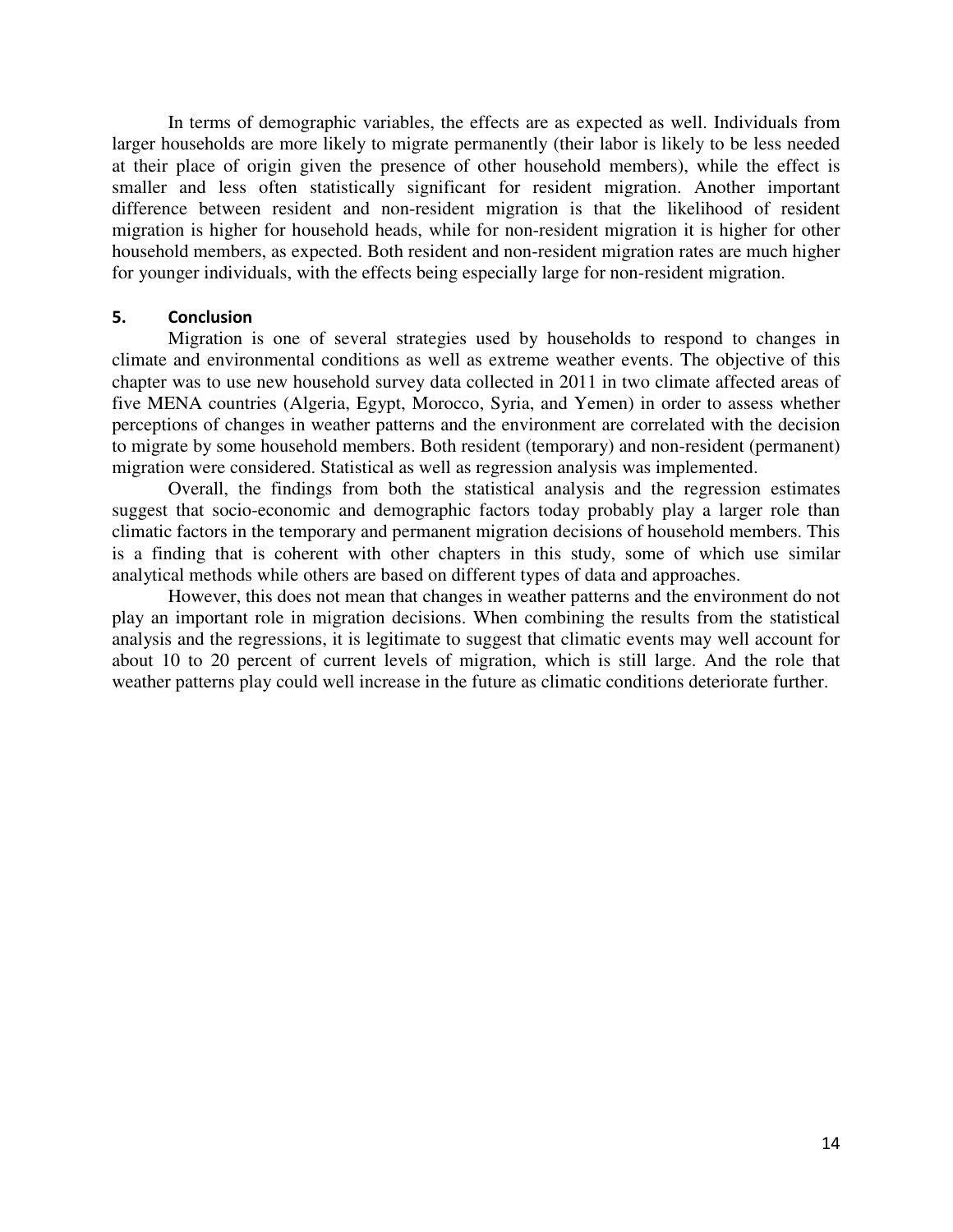|                                              | <b>Algeria</b> | Egypt | Morocco | Syria | Yemen | All   |
|----------------------------------------------|----------------|-------|---------|-------|-------|-------|
| <b>First reason</b>                          |                |       |         |       |       |       |
| Better employment opportunity at destination | 1.0            | 5.7   | 8.9     | 15.5  | 3.6   | 34.8  |
| Lack of employment in place of origin        | 2.7            | 2.7   | 3.2     | 10.1  | 2.3   | 21.1  |
| Accumulating savings                         | 0.6            | 1.5   | 0.0     | 1.9   | 1.3   | 5.4   |
| Transferred (Job)                            | 0.0            | 0.3   | 0.2     | 0.2   | 0.7   | 1.4   |
| Schooling                                    | 0.0            | 0.2   | 0.4     | 0.4   | 0.7   | 1.8   |
| Better infrastructure                        | 0.5            | 0.0   | 0.9     | 0.4   | 0.6   | 2.4   |
| Join family                                  | 0.0            | 0.4   | 0.6     | 2.7   | 0.8   | 4.5   |
| Marriage                                     | 5.9            | 1.5   | 8.0     | 0.2   | 2.8   | 18.4  |
| Divorce/separation/death of spouse           | 0.0            | 0.1   | 0.0     | 0.0   | 0.1   | 0.2   |
| Delivery                                     | 0.0            | 0.1   | 0.0     | 0.0   | 0.0   | 0.1   |
| Family problems                              | 0.0            | 0.4   | 0.2     | 0.2   | 0.8   | 1.6   |
| Accompany patient                            | 0.0            | 0.0   | 0.2     | 0.0   | 0.0   | 0.2   |
| Escape flood                                 | 0.0            | 0.0   | 0.3     | 0.1   | 0.0   | 0.4   |
| Escape drought                               | 0.0            | 0.0   | 0.2     | 5.6   | 0.0   | 5.7   |
| Other                                        | 0.0            | 0.6   | 0.0     | 0.1   | 1.3   | 1.9   |
| Missing                                      | 0.0            | 0.1   | 0.0     | 0.0   | 0.0   | 0.1   |
| Total                                        | 10.8           | 13.7  | 23.0    | 37.4  | 15.1  | 100.0 |
| <b>Second reason</b>                         |                |       |         |       |       |       |
| Better employment opportunity at destination | 1.4            | 3.0   | 4.3     | 6.1   | 1.2   | 16.0  |
| Lack of employment in place of origin        | 0.2            | 2.2   | 5.4     | 15.5  | 0.8   | 24.1  |
| Accumulating savings                         | 2.4            | 5.2   | 0.4     | 5.4   | 3.5   | 16.9  |
| Transferred (Job)                            | 0.0            | 0.3   | 1.0     | 0.6   | 0.6   | 2.6   |
| Schooling                                    | 0.0            | 0.0   | 0.2     | 0.2   | 0.2   | 0.6   |
| Better infrastructure                        | 1.5            | 0.2   | 1.0     | 0.5   | 0.5   | 3.7   |
| Join family                                  | 0.6            | 0.4   | 1.4     | 0.2   | 1.9   | 4.4   |
| Marriage                                     | 1.1            | 0.2   | 1.6     | 0.2   | 0.9   | 4.1   |
| Divorce/separation/death of spouse           | 0.0            | 0.2   | 0.0     | 0.1   | 0.2   | 0.5   |
| Delivery                                     | 0.0            | 0.4   | 0.0     | 0.0   | 0.2   | 0.6   |
| Family problems                              | 0.1            | 0.1   | 0.1     | 0.5   | 1.1   | 1.9   |
| Accompany patient                            | 0.0            | 0.1   | 0.0     | 0.1   | 0.2   | 0.3   |
| Escape flood                                 | 0.0            | 0.1   | 0.2     | 0.0   | 0.0   | 0.2   |
| Escape drought                               | 0.0            | 0.0   | 0.6     | 4.9   | 0.0   | 5.5   |
| Poor quality of land or depleted soils       | 0.0            | 0.0   | 0.2     | 0.1   | 0.2   | 0.4   |
| Violence, conflict or threat of violence     | 0.0            | 0.0   | 0.0     | 0.0   | 0.2   | 0.2   |
| Other                                        | 3.2            | 0.2   | 0.0     | 0.3   | 3.4   | 7.2   |
| Missing                                      | 0.0            | 1.0   | 0.0     | 2.7   | 0.0   | 3.7   |
| Total                                        | 10.6           | 13.6  | 16.4    | 37.4  | 15.1  | 93.1  |

**Appendix: Reasons for Migration by Country, Five Countries Sample (%)** 

Source: Authors.